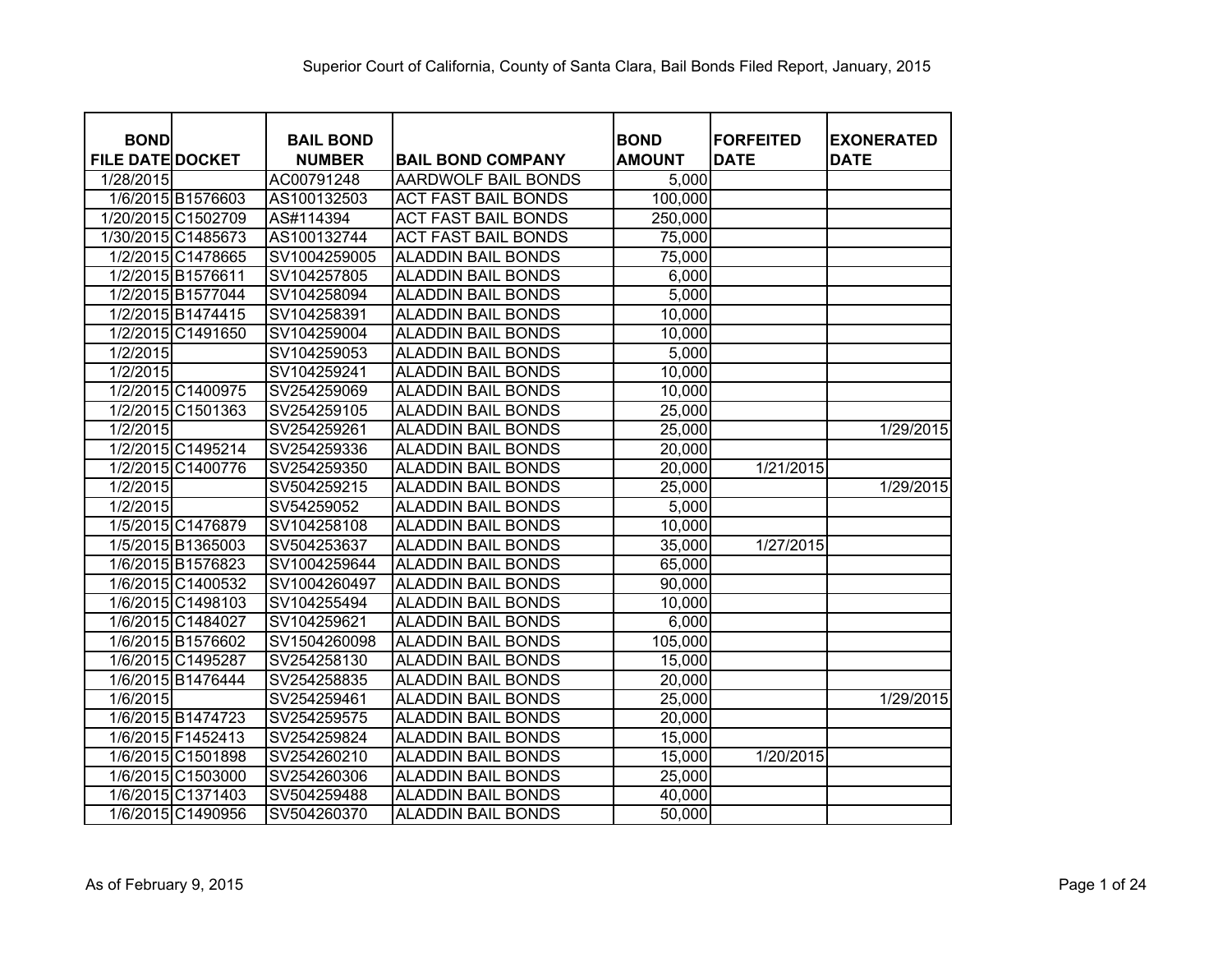| <b>BOND</b>             |                   | <b>BAIL BOND</b> |                           | <b>BOND</b>   | <b>FORFEITED</b> | <b>EXONERATED</b> |
|-------------------------|-------------------|------------------|---------------------------|---------------|------------------|-------------------|
| <b>FILE DATE DOCKET</b> |                   | <b>NUMBER</b>    | <b>BAIL BOND COMPANY</b>  | <b>AMOUNT</b> | <b>DATE</b>      | <b>DATE</b>       |
|                         | 1/6/2015 C1400532 | SV504260493      | <b>ALADDIN BAIL BONDS</b> | 50,000        |                  |                   |
|                         | 1/6/2015 B1370284 | SV54258854       | <b>ALADDIN BAIL BONDS</b> | 1,000         |                  |                   |
|                         | 1/6/2015 C1364214 | SV54258893       | <b>ALADDIN BAIL BONDS</b> | 5,000         |                  |                   |
|                         | 1/6/2015 C1477070 | SV54259620       | <b>ALADDIN BAIL BONDS</b> | 5,000         |                  |                   |
|                         | 1/6/2015 F1554230 | SV54259805       | <b>ALADDIN BAIL BONDS</b> | 1,000         |                  |                   |
| 1/6/2015                |                   | SV54260243       | <b>ALADDIN BAIL BONDS</b> | 2,250         |                  |                   |
|                         | 1/7/2015 C1497157 | SV1004257391     | <b>ALADDIN BAIL BONDS</b> | 51,000        |                  |                   |
|                         | 1/7/2015 C1501369 | SV1004259967     | <b>ALADDIN BAIL BONDS</b> | 100,000       |                  |                   |
|                         | 1/7/2015 C1223722 | SV104257337      | <b>ALADDIN BAIL BONDS</b> | 10,000        |                  |                   |
|                         | 1/7/2015 C1484623 | SV104259038      | <b>ALADDIN BAIL BONDS</b> | 5,000         |                  |                   |
|                         | 1/7/2015 C1497247 | SV104259734      | <b>ALADDIN BAIL BONDS</b> | 10,000        |                  |                   |
|                         | 1/7/2015 F1553896 | SV104260325      | <b>ALADDIN BAIL BONDS</b> | 3,000         |                  |                   |
|                         | 1/7/2015 F1453233 | SV254239953      | <b>ALADDIN BAIL BONDS</b> | 25,000        | 1/27/2015        |                   |
|                         | 1/7/2015 CC952816 | SV254258505      | <b>ALADDIN BAIL BONDS</b> | 20,000        |                  | 1/29/2015         |
| 1/7/2015                |                   | SV254259708      | <b>ALADDIN BAIL BONDS</b> | 15,000        |                  |                   |
| 1/7/2015                |                   | SV254259718      | <b>ALADDIN BAIL BONDS</b> | 15,000        |                  |                   |
| 1/7/2015                |                   | SV254259729      | <b>ALADDIN BAIL BONDS</b> | 15,000        |                  |                   |
|                         | 1/7/2015 C1501331 | SV254259787      | <b>ALADDIN BAIL BONDS</b> | 25,000        |                  |                   |
| 1/7/2015                |                   | SV254259799      | <b>ALADDIN BAIL BONDS</b> | 20,000        |                  |                   |
| 1/7/2015                |                   | SV254259848      | <b>ALADDIN BAIL BONDS</b> | 20,000        |                  |                   |
|                         | 1/7/2015 C1364944 | SV254259942      | <b>ALADDIN BAIL BONDS</b> | 25,000        |                  |                   |
| 1/7/2015                |                   | SV254259965      | <b>ALADDIN BAIL BONDS</b> | 25,000        |                  |                   |
|                         | 1/7/2015 C1501894 | SV254260171      | <b>ALADDIN BAIL BONDS</b> | 16,000        |                  |                   |
| 1/7/2015                |                   | SV504259888      | <b>ALADDIN BAIL BONDS</b> | 40,000        |                  |                   |
|                         | 1/7/2015 C1496141 | SV54259679       | <b>ALADDIN BAIL BONDS</b> | 5,000         |                  |                   |
| 1/7/2015                |                   | SV54259720       | <b>ALADDIN BAIL BONDS</b> | 5,000         |                  |                   |
| 1/7/2015                |                   | SV54260160       | <b>ALADDIN BAIL BONDS</b> | 5,000         |                  |                   |
|                         | 1/8/2015 C1494841 | SV104258184      | <b>ALADDIN BAIL BONDS</b> | 10,000        |                  |                   |
|                         | 1/8/2015 F1347373 | SV254259817      | <b>ALADDIN BAIL BONDS</b> | 20,000        |                  |                   |
|                         | 1/9/2015 B1476071 | SV104260364      | <b>ALADDIN BAIL BONDS</b> | 5,000         |                  |                   |
|                         | 1/9/2015 B1476244 | SV104260418      | <b>ALADDIN BAIL BONDS</b> | 5,000         |                  |                   |
|                         | 1/9/2015 B1576750 | SV504260490      | <b>ALADDIN BAIL BONDS</b> | 50,000        |                  |                   |
|                         | 1/9/2015 B1476257 | SV54260176       | <b>ALADDIN BAIL BONDS</b> | 5,000         |                  |                   |
|                         | 1/9/2015 B1475563 | SV54260385       | <b>ALADDIN BAIL BONDS</b> | 5,000         |                  |                   |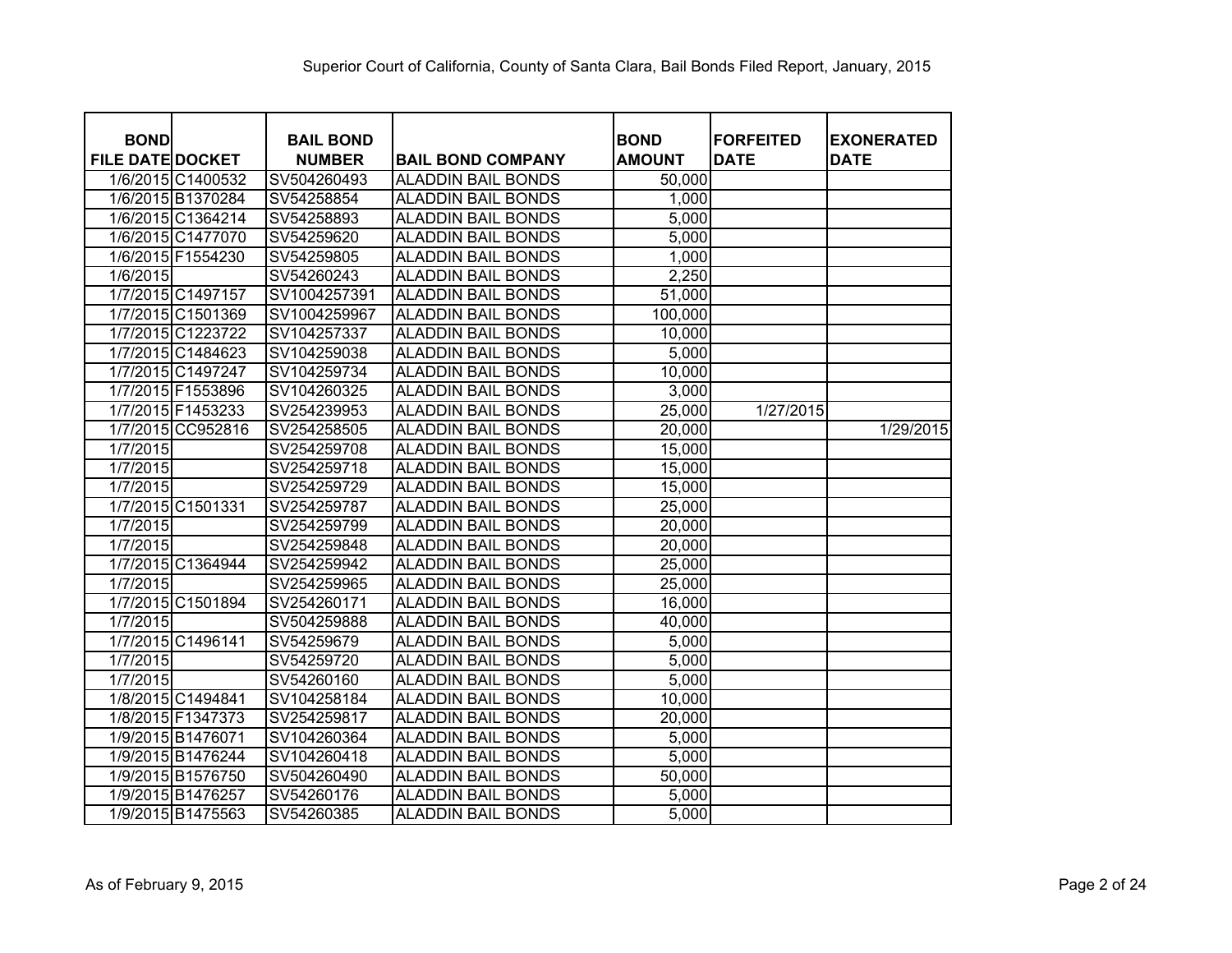| <b>BOND</b>             |                    | <b>BAIL BOND</b> |                           | <b>BOND</b>   | <b>FORFEITED</b> | <b>EXONERATED</b> |
|-------------------------|--------------------|------------------|---------------------------|---------------|------------------|-------------------|
| <b>FILE DATE DOCKET</b> |                    | <b>NUMBER</b>    | <b>BAIL BOND COMPANY</b>  | <b>AMOUNT</b> | <b>DATE</b>      | <b>DATE</b>       |
|                         | 1/12/2015 C1502192 | SV1004262228     | <b>ALADDIN BAIL BONDS</b> | 60,000        |                  |                   |
|                         | 1/12/2015 C1497305 | SV104247168      | <b>ALADDIN BAIL BONDS</b> | 10,000        |                  |                   |
|                         | 1/12/2015 C1485692 | SV104260551      | <b>ALADDIN BAIL BONDS</b> | 5,000         |                  |                   |
|                         | 1/12/2015 C1400054 | SV104260772      | <b>ALADDIN BAIL BONDS</b> | 7,000         |                  |                   |
|                         | 1/12/2015 C1496142 | SV104260917      | <b>ALADDIN BAIL BONDS</b> | 5,000         |                  |                   |
|                         | 1/12/2015 C1400690 | SV104261203      | <b>ALADDIN BAIL BONDS</b> | 10,000        |                  |                   |
| 1/12/2015               |                    | SV104261671      | <b>ALADDIN BAIL BONDS</b> | 10,000        |                  |                   |
| 1/12/2015 C1501597      |                    | SV104261862      | <b>ALADDIN BAIL BONDS</b> | 6,000         |                  |                   |
| 1/12/2015               |                    | SV104262046      | <b>ALADDIN BAIL BONDS</b> | 10,000        |                  |                   |
|                         | 1/12/2015 C1492968 | SV1504261875     | <b>ALADDIN BAIL BONDS</b> | 105,000       |                  |                   |
|                         | 1/12/2015 C1502193 | SV254177616      | <b>ALADDIN BAIL BONDS</b> | 15,000        | 1/26/2015        |                   |
| 1/12/2015 B1474158      |                    | SV254252701      | <b>ALADDIN BAIL BONDS</b> | 5,000         |                  |                   |
| 1/12/2015               |                    | SV254260973      | <b>ALADDIN BAIL BONDS</b> | 20,000        |                  |                   |
| 1/12/2015 C1400181      |                    | SV254261183      | <b>ALADDIN BAIL BONDS</b> | 15,000        |                  |                   |
| 1/12/2015               |                    | SV254261755      | <b>ALADDIN BAIL BONDS</b> | 10,000        |                  |                   |
| 1/12/2015               |                    | SV254261891      | <b>ALADDIN BAIL BONDS</b> | 21,000        |                  |                   |
| 1/12/2015 C1502777      |                    | SV254261905      | <b>ALADDIN BAIL BONDS</b> | 25,000        |                  |                   |
|                         | 1/12/2015 C1476099 | SV254262059      | <b>ALADDIN BAIL BONDS</b> | 20,000        |                  |                   |
| 1/12/2015               |                    | SV254262099      | <b>ALADDIN BAIL BONDS</b> | 25,000        |                  |                   |
|                         | 1/12/2015 C1495478 | SV254262186      | <b>ALADDIN BAIL BONDS</b> | 15,000        |                  |                   |
| 1/12/2015               |                    | SV254262187      | <b>ALADDIN BAIL BONDS</b> | 21,000        |                  |                   |
| 1/12/2015               |                    | SV254262268      | <b>ALADDIN BAIL BONDS</b> | 10,000        |                  |                   |
| 1/12/2015 F1451493      |                    | SV504259518      | <b>ALADDIN BAIL BONDS</b> | 30,000        |                  |                   |
| 1/12/2015 C1501327      |                    | SV504261114      | <b>ALADDIN BAIL BONDS</b> | 50,000        |                  |                   |
| 1/12/2015               |                    | SV504261151      | <b>ALADDIN BAIL BONDS</b> | 26,000        |                  | 1/22/2015         |
|                         | 1/12/2015 C1497835 | SV504261918      | <b>ALADDIN BAIL BONDS</b> | 50,000        |                  |                   |
| 1/12/2015 C1501677      |                    | SV504261942      | <b>ALADDIN BAIL BONDS</b> | 30,000        |                  |                   |
|                         | 1/12/2015 C1501683 | SV504261943      | <b>ALADDIN BAIL BONDS</b> | 30,000        |                  |                   |
|                         | 1/12/2015 C1497302 | SV54260530       | <b>ALADDIN BAIL BONDS</b> | 5,000         |                  |                   |
| 1/12/2015 C1495521      |                    | SV54260531       | <b>ALADDIN BAIL BONDS</b> | 5,000         |                  |                   |
|                         | 1/12/2015 C1490695 | SV54260532       | <b>ALADDIN BAIL BONDS</b> | 5,000         |                  |                   |
|                         | 1/12/2015 C1493488 | SV54260533       | <b>ALADDIN BAIL BONDS</b> | 5,000         |                  |                   |
| 1/12/2015               |                    | SV54261168       | <b>ALADDIN BAIL BONDS</b> | 1,000         |                  |                   |
| 1/12/2015               |                    | SV54261787       | <b>ALADDIN BAIL BONDS</b> | 1,000         |                  |                   |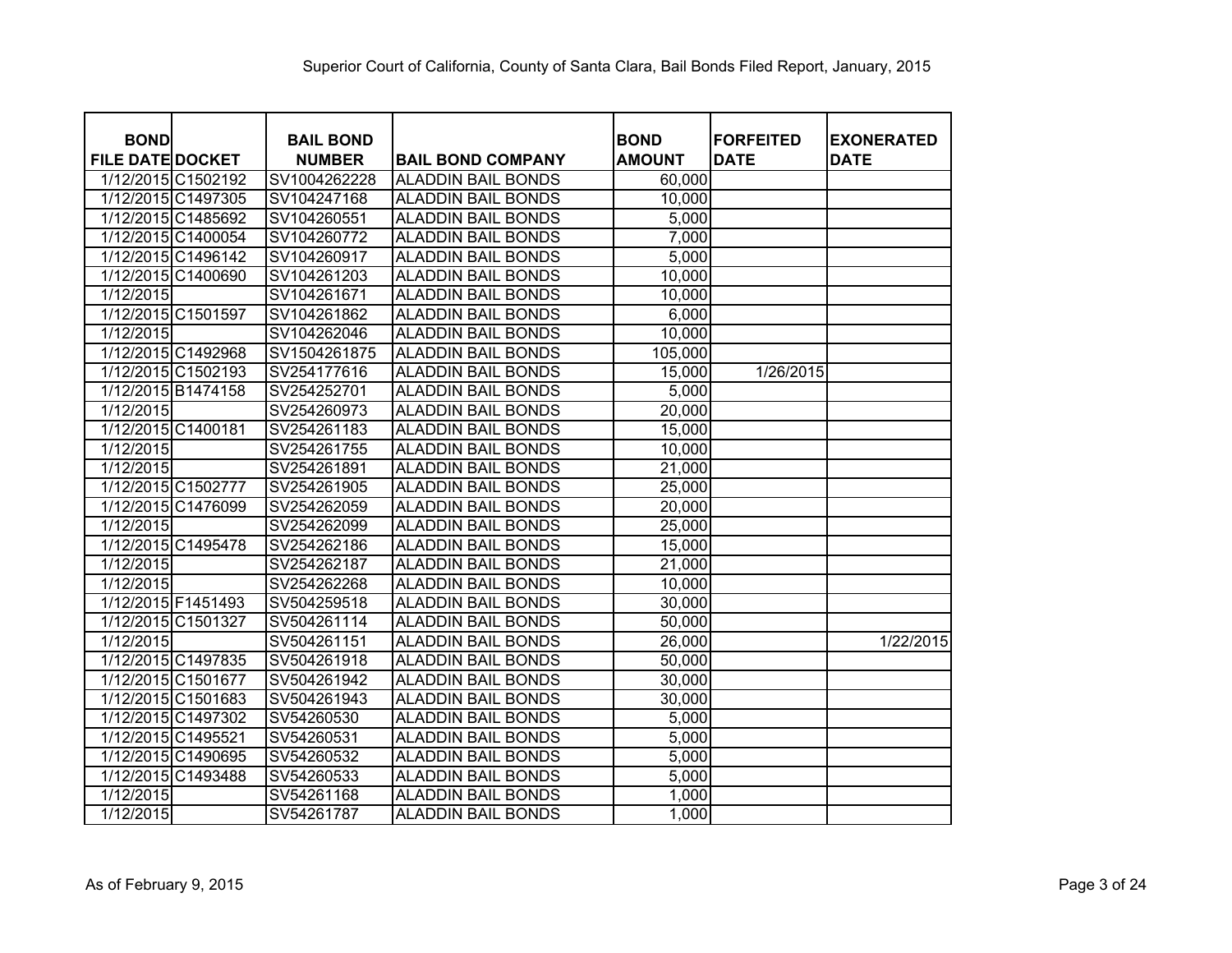| <b>BOND</b>             |                    | <b>BAIL BOND</b> |                           | <b>BOND</b>   | <b>FORFEITED</b> | <b>EXONERATED</b> |
|-------------------------|--------------------|------------------|---------------------------|---------------|------------------|-------------------|
| <b>FILE DATE DOCKET</b> |                    | <b>NUMBER</b>    | <b>BAIL BOND COMPANY</b>  | <b>AMOUNT</b> | <b>DATE</b>      | <b>DATE</b>       |
| 1/12/2015               |                    | SV54262193       | <b>ALADDIN BAIL BONDS</b> | 500           |                  |                   |
|                         | 1/13/2015 C1498668 | SV1004262364     | <b>ALADDIN BAIL BONDS</b> | 100,000       |                  |                   |
|                         | 1/13/2015 C1365932 | SV104262406      | <b>ALADDIN BAIL BONDS</b> | 8,000         |                  |                   |
|                         | 1/13/2015 C1487412 | SV254260315      | <b>ALADDIN BAIL BONDS</b> | 12,000        |                  |                   |
|                         | 1/13/2015 F1452133 | SV254261122      | <b>ALADDIN BAIL BONDS</b> | 5,000         |                  |                   |
|                         | 1/13/2015 F1554112 | SV254261916      | <b>ALADDIN BAIL BONDS</b> | 25,000        |                  |                   |
| 1/13/2015               |                    | SV254262282      | <b>ALADDIN BAIL BONDS</b> | 15,000        |                  |                   |
|                         | 1/13/2015 F1453362 | SV504261757      | <b>ALADDIN BAIL BONDS</b> | 50,000        |                  |                   |
|                         | 1/13/2015 F1554232 | SV504261846      | <b>ALADDIN BAIL BONDS</b> | 36,000        |                  |                   |
|                         | 1/13/2015 C1499886 | SV504262377      | <b>ALADDIN BAIL BONDS</b> | 10,000        |                  |                   |
|                         | 1/13/2015 C1473608 | SV504262404      | <b>ALADDIN BAIL BONDS</b> | 50,000        |                  |                   |
| 1/13/2015               |                    | SV504262409      | <b>ALADDIN BAIL BONDS</b> | 26,000        |                  |                   |
|                         | 1/13/2015 C1069316 | SV54259417       | <b>ALADDIN BAIL BONDS</b> | 2,500         |                  |                   |
|                         | 1/13/2015 C1367431 | SV54262405       | <b>ALADDIN BAIL BONDS</b> | 5,000         |                  |                   |
|                         | 1/14/2015 B1577331 | SV104262107      | <b>ALADDIN BAIL BONDS</b> | 7,000         |                  |                   |
| 1/14/2015               |                    | SV104262477      | <b>ALADDIN BAIL BONDS</b> | 5,000         |                  |                   |
|                         | 1/14/2015 C1484185 | SV104262483      | <b>ALADDIN BAIL BONDS</b> | 5,000         |                  |                   |
|                         | 1/14/2015 E1007446 | SV104262586      | <b>ALADDIN BAIL BONDS</b> | 500           |                  |                   |
|                         | 1/14/2015 B1473362 | SV1045261809     | <b>ALADDIN BAIL BONDS</b> | 10,000        |                  |                   |
| 1/14/2015               |                    | SV254262146      | <b>ALADDIN BAIL BONDS</b> | 25,000        |                  |                   |
|                         | 1/14/2015 B1576964 | SV254262164      | <b>ALADDIN BAIL BONDS</b> | 20,000        |                  |                   |
| 1/14/2015               |                    | SV254262212      | <b>ALADDIN BAIL BONDS</b> | 25,000        |                  |                   |
|                         | 1/14/2015 C1502953 | SV504262470      | <b>ALADDIN BAIL BONDS</b> | 25,000        |                  |                   |
|                         | 1/14/2015 C1502954 | SV504262480      | <b>ALADDIN BAIL BONDS</b> | 50,000        |                  |                   |
|                         | 1/14/2015 C1491058 | SV504262481      | <b>ALADDIN BAIL BONDS</b> | 26,000        |                  |                   |
|                         | 1/14/2015 C1493981 | SV504262580      | <b>ALADDIN BAIL BONDS</b> | 40,000        | 1/27/2015        |                   |
| 1/14/2015               |                    | SV54262489       | <b>ALADDIN BAIL BONDS</b> | 1,000         |                  |                   |
| 1/14/2015               |                    | SV54262510       | <b>ALADDIN BAIL BONDS</b> | 2,000         |                  |                   |
|                         | 1/15/2015 C1502292 | SV1004262813     | <b>ALADDIN BAIL BONDS</b> | 97,000        |                  |                   |
| 1/15/2015               |                    | SV254262720      | <b>ALADDIN BAIL BONDS</b> | 11,000        |                  |                   |
| 1/15/2015               |                    | SV504262239      | <b>ALADDIN BAIL BONDS</b> | 25,000        |                  |                   |
| 1/15/2015               |                    | SV504262735      | <b>ALADDIN BAIL BONDS</b> | 35,000        |                  |                   |
|                         | 1/15/2015 C1361164 | SV504262937      | <b>ALADDIN BAIL BONDS</b> | 25,000        |                  |                   |
|                         | 1/15/2015 B1475204 | SV54260398       | <b>ALADDIN BAIL BONDS</b> | 5,000         |                  |                   |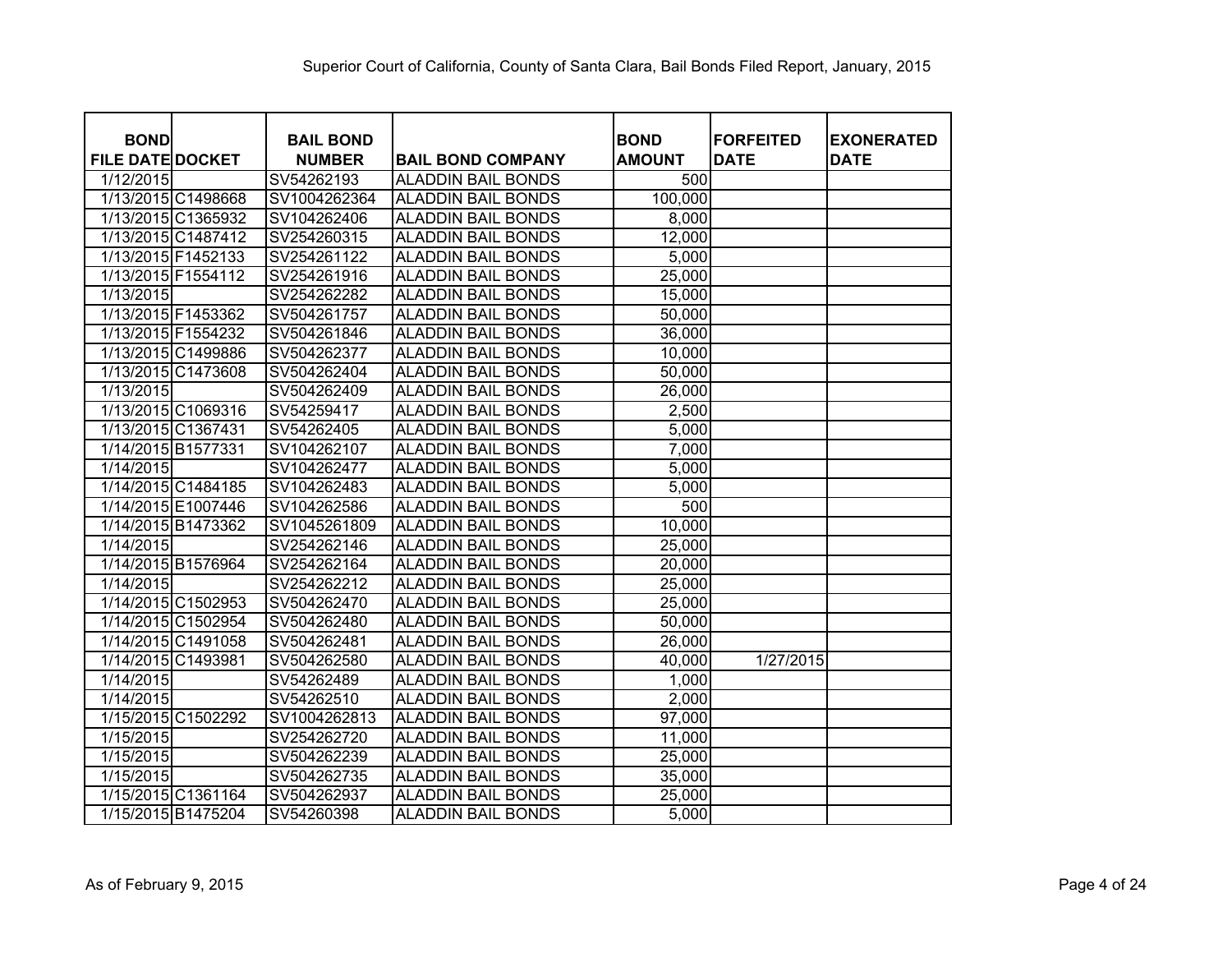| <b>BOND</b><br><b>FILE DATE DOCKET</b> | <b>BAIL BOND</b>            |                                                       | <b>BOND</b>    | <b>FORFEITED</b><br><b>DATE</b> | <b>EXONERATED</b><br><b>DATE</b> |
|----------------------------------------|-----------------------------|-------------------------------------------------------|----------------|---------------------------------|----------------------------------|
| 1/15/2015 C1364237                     | <b>NUMBER</b><br>SV54262943 | <b>BAIL BOND COMPANY</b><br><b>ALADDIN BAIL BONDS</b> | <b>AMOUNT</b>  |                                 |                                  |
| 1/15/2015 C1476361                     | SV54262944                  | <b>ALADDIN BAIL BONDS</b>                             | 5,000<br>5,000 |                                 |                                  |
| 1/15/2015 C1364146                     | SV54262945                  | <b>ALADDIN BAIL BONDS</b>                             | 5,000          |                                 |                                  |
| 1/16/2015                              | SV1004263089                | <b>ALADDIN BAIL BONDS</b>                             | 60,000         |                                 |                                  |
| 1/16/2015 F1452400                     | SV104262306                 | <b>ALADDIN BAIL BONDS</b>                             |                |                                 |                                  |
| 1/16/2015 F1348349                     |                             | <b>ALADDIN BAIL BONDS</b>                             | 10,000         |                                 |                                  |
|                                        | SV104262737                 | <b>ALADDIN BAIL BONDS</b>                             | 7,000          |                                 |                                  |
| 1/16/2015 C1355254                     | SV104263139                 |                                                       | 5,000          |                                 |                                  |
| 1/16/2015 C1351672                     | SV104263140                 | <b>ALADDIN BAIL BONDS</b>                             | 5,000          |                                 |                                  |
| 1/16/2015 F1554200                     | SV254262730                 | <b>ALADDIN BAIL BONDS</b>                             | 10,000         |                                 |                                  |
| 1/16/2015                              | SV254263070                 | <b>ALADDIN BAIL BONDS</b>                             | 11,000         |                                 |                                  |
| 1/16/2015                              | SV504262579                 | <b>ALADDIN BAIL BONDS</b>                             | 45,000         |                                 |                                  |
| 1/16/2015                              | SV504263043                 | <b>ALADDIN BAIL BONDS</b>                             | 40,000         |                                 |                                  |
| 1/16/2015 C1502187                     | SV504263086                 | <b>ALADDIN BAIL BONDS</b>                             | 35,000         |                                 |                                  |
| 1/16/2015 C1357047                     | SV504263262                 | <b>ALADDIN BAIL BONDS</b>                             | 50,000         |                                 |                                  |
| 1/16/2015 F1453603                     | SV54262736                  | <b>ALADDIN BAIL BONDS</b>                             | 3,500          |                                 |                                  |
| 1/16/2015 C1486944                     | SV54262964                  | <b>ALADDIN BAIL BONDS</b>                             | 5,000          |                                 |                                  |
| 1/16/2015                              | SV54263201                  | <b>ALADDIN BAIL BONDS</b>                             | 5,000          |                                 |                                  |
| 1/20/2015                              | SV1004263833                | <b>ALADDIN BAIL BONDS</b>                             | 100,000        |                                 |                                  |
| 1/20/2015                              | SV1004263875                | <b>ALADDIN BAIL BONDS</b>                             | 40,000         |                                 |                                  |
| 1/20/2015                              | SV104263355                 | <b>ALADDIN BAIL BONDS</b>                             | 7,500          |                                 |                                  |
| 1/20/2015                              | SV104263656                 | <b>ALADDIN BAIL BONDS</b>                             | 6,000          |                                 |                                  |
| 1/20/2015 C1102140                     | SV104263718                 | <b>ALADDIN BAIL BONDS</b>                             | 2,000          |                                 |                                  |
| 1/20/2015                              | SV104263719                 | <b>ALADDIN BAIL BONDS</b>                             | 10,000         |                                 |                                  |
| 1/20/2015                              | SV104264012                 | <b>ALADDIN BAIL BONDS</b>                             | 10,000         |                                 |                                  |
| 1/20/2015                              | SV104264144                 | <b>ALADDIN BAIL BONDS</b>                             | 10,000         |                                 |                                  |
| 1/20/2015 CC467224                     | SV104264225                 | <b>ALADDIN BAIL BONDS</b>                             | 7,000          |                                 |                                  |
| 1/20/2015                              | SV254263619                 | <b>ALADDIN BAIL BONDS</b>                             | 15,000         |                                 |                                  |
| 1/20/2015                              | SV254263678                 | <b>ALADDIN BAIL BONDS</b>                             | 20,000         |                                 |                                  |
| 1/20/2015 C1482030                     | SV254263692                 | <b>ALADDIN BAIL BONDS</b>                             | 25,000         |                                 |                                  |
| $\sqrt{1/20/2015}$                     | SV254264259                 | <b>ALADDIN BAIL BONDS</b>                             | 25,000         |                                 |                                  |
| 1/20/2015                              | SV254264324                 | <b>ALADDIN BAIL BONDS</b>                             | 25,000         |                                 |                                  |
| 1/20/2015 F1554042                     | SV504263225                 | <b>ALADDIN BAIL BONDS</b>                             | 43,000         |                                 |                                  |
| 1/20/2015 C1501821                     | SV504263371                 | <b>ALADDIN BAIL BONDS</b>                             | 46,000         |                                 |                                  |
| 1/20/2015                              | SV504263647                 | <b>ALADDIN BAIL BONDS</b>                             | 36,000         |                                 |                                  |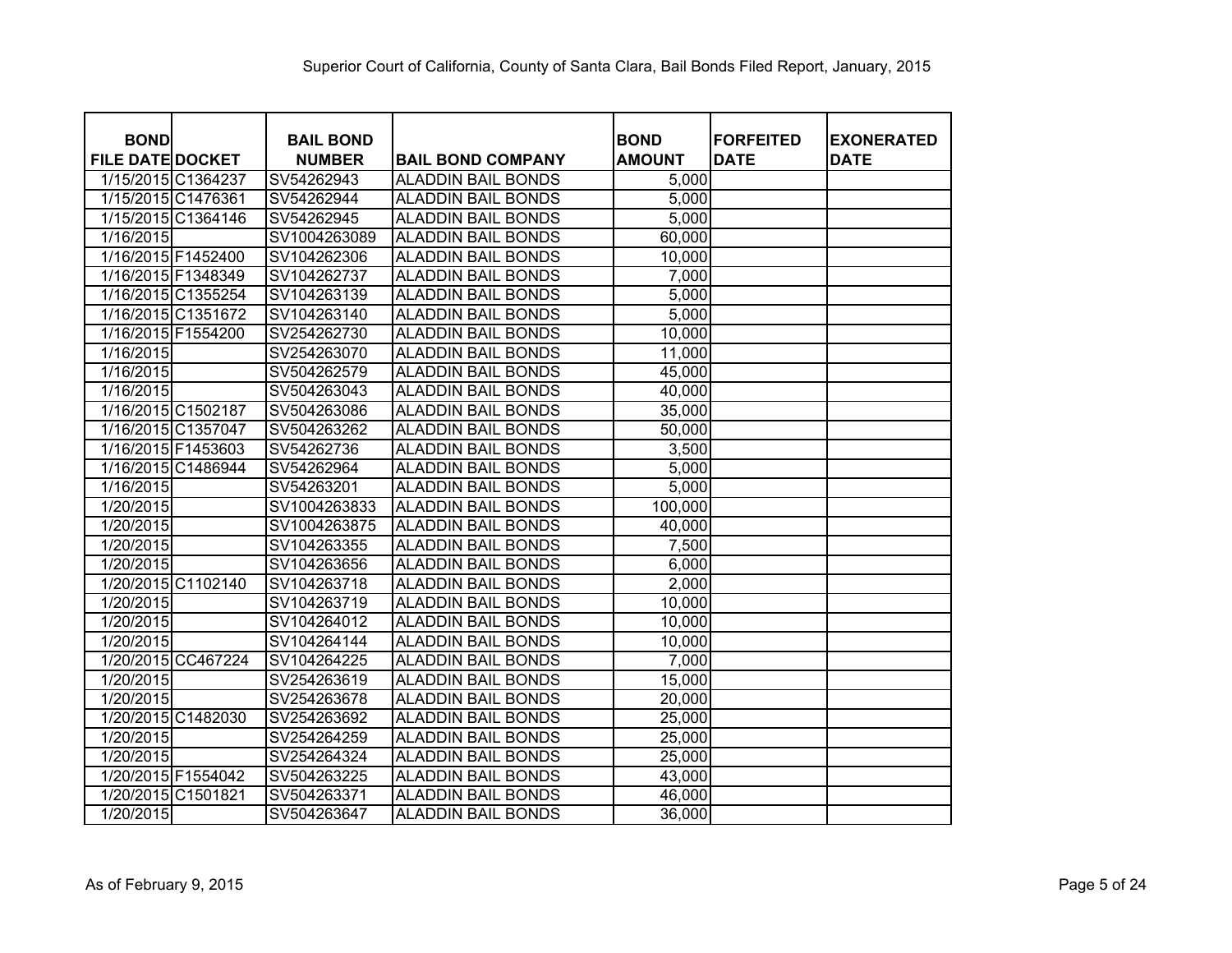| <b>BOND</b>             | <b>BAIL BOND</b> |                           | <b>BOND</b>   | <b>FORFEITED</b> | <b>EXONERATED</b> |
|-------------------------|------------------|---------------------------|---------------|------------------|-------------------|
| <b>FILE DATE DOCKET</b> | <b>NUMBER</b>    | <b>BAIL BOND COMPANY</b>  | <b>AMOUNT</b> | <b>DATE</b>      | <b>DATE</b>       |
| 1/20/2015 C1480957      | SV504263714      | <b>ALADDIN BAIL BONDS</b> | 12,000        |                  |                   |
| 1/20/2015               | SV504263732      | <b>ALADDIN BAIL BONDS</b> | 30,000        |                  |                   |
| 1/20/2015 C1502748      | SV504263820      | <b>ALADDIN BAIL BONDS</b> | 20,000        |                  |                   |
| 1/20/2015 C1486485      | SV504263964      | <b>ALADDIN BAIL BONDS</b> | 50,000        |                  |                   |
| 1/20/2015               | SV504264145      | <b>ALADDIN BAIL BONDS</b> | 31,000        |                  |                   |
| 1/20/2015               | SV504264254      | <b>ALADDIN BAIL BONDS</b> | 50,000        |                  |                   |
| 1/20/2015 C1086911      | SV54263261       | <b>ALADDIN BAIL BONDS</b> | 3,000         |                  |                   |
| 1/20/2015 C1498727      | SV54264313       | <b>ALADDIN BAIL BONDS</b> | 5,000         |                  |                   |
| 1/20/2015 C1475400      | T2550498351      | <b>ALADDIN BAIL BONDS</b> | 20,000        |                  |                   |
| 1/21/2015               | SV1004263824     | <b>ALADDIN BAIL BONDS</b> | 25,000        |                  |                   |
| 1/21/2015 B1153143      | SV104263239      | <b>ALADDIN BAIL BONDS</b> | 5,000         |                  |                   |
| 1/21/2015               | SV104264568      | <b>ALADDIN BAIL BONDS</b> | 10,000        |                  |                   |
| 1/21/2015 F1449633      | SV254263423      | <b>ALADDIN BAIL BONDS</b> | 20,000        | 1/28/2015        |                   |
| 1/21/2015               | SV254263715      | <b>ALADDIN BAIL BONDS</b> | 15,000        |                  |                   |
| 1/21/2015 C1400762      | SV254264507      | <b>ALADDIN BAIL BONDS</b> | 25,000        |                  |                   |
| 1/21/2015 C1488765      | SV254264616      | <b>ALADDIN BAIL BONDS</b> | 10,000        |                  |                   |
| 1/21/2015 C1366023      | SV254264617      | <b>ALADDIN BAIL BONDS</b> | 10,000        |                  |                   |
| 1/21/2015 C1498658      | SV504264560      | <b>ALADDIN BAIL BONDS</b> | 50,000        |                  |                   |
| 1/21/2015 F1452125      | SV54263069       | <b>ALADDIN BAIL BONDS</b> | 5,000         |                  |                   |
| 1/21/2015 C1401292      | SV54264508       | <b>ALADDIN BAIL BONDS</b> | 1,000         |                  |                   |
| 1/22/2015 C1502102      | SV1004264678     | <b>ALADDIN BAIL BONDS</b> | 70,000        |                  |                   |
| 1/22/2015 C1499626      | SV104262827      | <b>ALADDIN BAIL BONDS</b> | 10,000        |                  |                   |
| 1/22/2015 C1495477      | SV104264807      | <b>ALADDIN BAIL BONDS</b> | 10,000        | 1/28/2015        |                   |
| 1/22/2015 C1400369      | SV104264811      | <b>ALADDIN BAIL BONDS</b> | 10,000        |                  |                   |
| 1/22/2015 C1501851      | SV104264838      | <b>ALADDIN BAIL BONDS</b> | 6,000         |                  |                   |
| 1/22/2015 C1499701      | SV104264920      | <b>ALADDIN BAIL BONDS</b> | 10,000        |                  |                   |
| 1/22/2015 C1487910      | SV254260938      | <b>ALADDIN BAIL BONDS</b> | 25,000        |                  |                   |
| 1/22/2015 C1400574      | SV254262839      | <b>ALADDIN BAIL BONDS</b> | 15,000        |                  |                   |
| 1/22/2015 B1476473      | SV254264471      | <b>ALADDIN BAIL BONDS</b> | 10,000        |                  |                   |
| 1/22/2015 C1497027      | SV254264783      | <b>ALADDIN BAIL BONDS</b> | 15,000        |                  |                   |
| 1/22/2015               | SV254264858      | <b>ALADDIN BAIL BONDS</b> | 20,000        |                  |                   |
| 1/22/2015 B1262557      | SV504262257      | <b>ALADDIN BAIL BONDS</b> | 30,000        |                  |                   |
| 1/22/2015 C1493209      | SV504262417      | <b>ALADDIN BAIL BONDS</b> | 50,000        |                  |                   |
| 1/22/2015 C1499187      | SV504262597      | <b>ALADDIN BAIL BONDS</b> | 50,000        |                  |                   |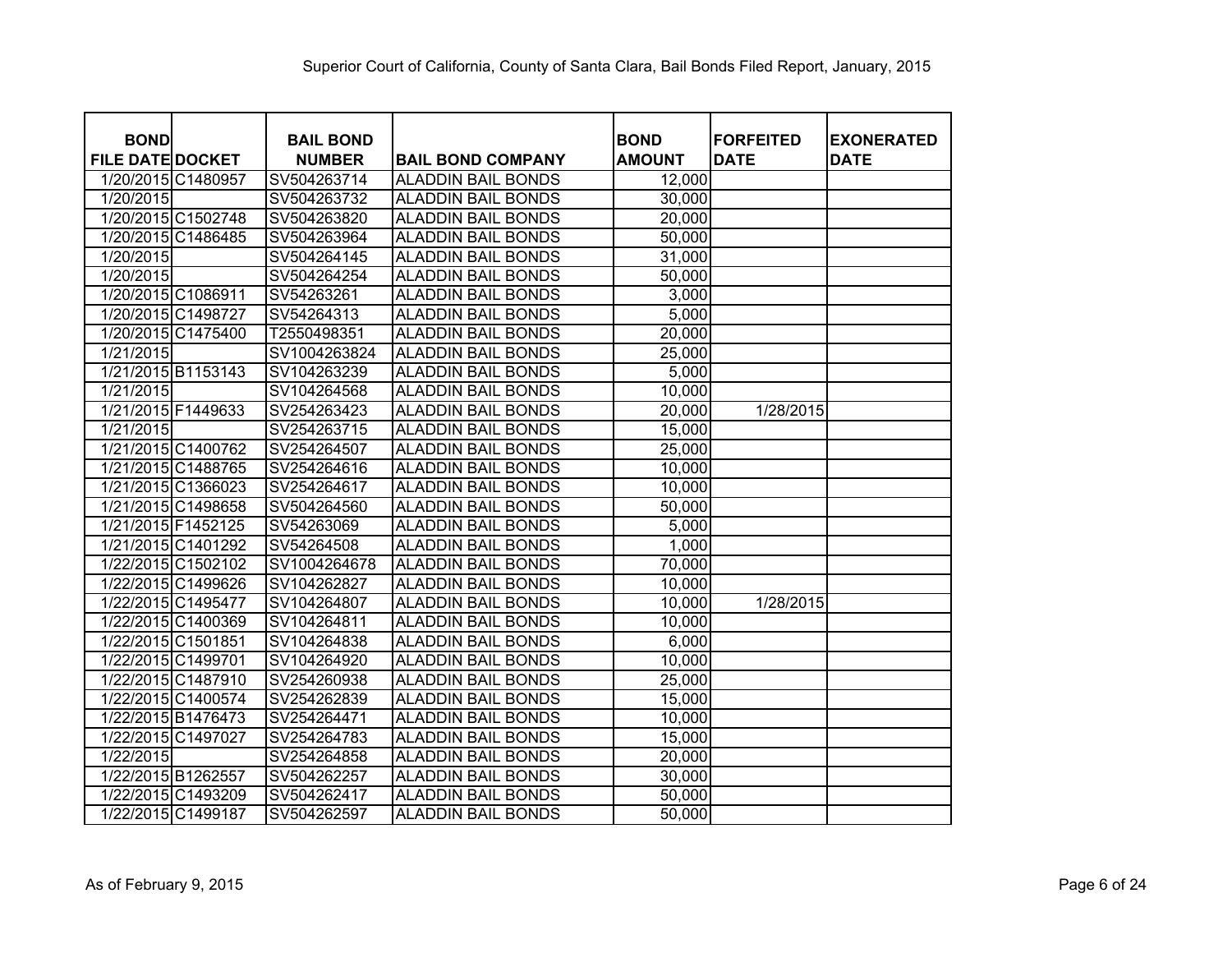|                                        | <b>BAIL BOND</b> |                           | <b>BOND</b>   | <b>FORFEITED</b> |                                  |
|----------------------------------------|------------------|---------------------------|---------------|------------------|----------------------------------|
| <b>BOND</b><br><b>FILE DATE DOCKET</b> | <b>NUMBER</b>    | <b>BAIL BOND COMPANY</b>  | <b>AMOUNT</b> | <b>DATE</b>      | <b>EXONERATED</b><br><b>DATE</b> |
| 1/22/2015                              | SV504262938      | <b>ALADDIN BAIL BONDS</b> | 25,000        |                  |                                  |
| 1/22/2015                              | SV504263047      | <b>ALADDIN BAIL BONDS</b> | 40,000        |                  |                                  |
| 1/22/2015                              | SV504264684      | <b>ALADDIN BAIL BONDS</b> | 25,000        |                  |                                  |
| 1/22/2015 C1502263                     | SV54264589       | <b>ALADDIN BAIL BONDS</b> | 2,000         |                  |                                  |
| 1/23/2015 C1369694                     | SV104262438      | <b>ALADDIN BAIL BONDS</b> | 7,500         |                  |                                  |
| 1/23/2015 C1481486                     | SV104263384      | <b>ALADDIN BAIL BONDS</b> | 5,000         |                  |                                  |
| 1/23/2015 B1476587                     | SV104263813      | <b>ALADDIN BAIL BONDS</b> | 10,000        |                  |                                  |
| 1/23/2015 F1450829                     | SV104264707      | <b>ALADDIN BAIL BONDS</b> | 5,000         |                  |                                  |
| 1/23/2015 C1400617                     | SV1504264928     | <b>ALADDIN BAIL BONDS</b> | 125,000       |                  |                                  |
| 1/23/2015 B1050920                     | SV254263589      | <b>ALADDIN BAIL BONDS</b> | 15,000        |                  |                                  |
| 1/23/2015 C1499698                     | SV254264959      | <b>ALADDIN BAIL BONDS</b> | 25,000        |                  |                                  |
| 1/23/2015 C1353543                     | SV254265070      | <b>ALADDIN BAIL BONDS</b> | 20,000        |                  |                                  |
| 1/23/2015 C1483709                     | SV254265094      | <b>ALADDIN BAIL BONDS</b> | 25,000        |                  |                                  |
| 1/23/2015 C1503145                     | SV254265169      | <b>ALADDIN BAIL BONDS</b> | 22,000        |                  |                                  |
| 1/23/2015                              | SV504264982      | <b>ALADDIN BAIL BONDS</b> | 50,000        |                  |                                  |
| 1/23/2015 C1367910                     | SV504265158      | <b>ALADDIN BAIL BONDS</b> | 50,000        |                  |                                  |
| 1/23/2015 C1502261                     | SV504265201      | <b>ALADDIN BAIL BONDS</b> | 35,000        |                  |                                  |
| 1/26/2015 C1502348                     | SV1004265316     | <b>ALADDIN BAIL BONDS</b> | 70,000        |                  |                                  |
| 1/26/2015                              | SV1004265847     | <b>ALADDIN BAIL BONDS</b> | 60,000        |                  |                                  |
| 1/26/2015                              | SV104247156      | <b>ALADDIN BAIL BONDS</b> | 10,000        |                  |                                  |
| 1/26/2015                              | SV104265392      | <b>ALADDIN BAIL BONDS</b> | 6,000         |                  |                                  |
| 1/26/2015 C1482719                     | SV104265586      | <b>ALADDIN BAIL BONDS</b> | 10,000        |                  |                                  |
| 1/26/2015                              | SV104265950      | <b>ALADDIN BAIL BONDS</b> | 3,000         |                  |                                  |
| 1/26/2015 C1493673                     | SV104266080      | <b>ALADDIN BAIL BONDS</b> | 10,000        |                  |                                  |
| 1/26/2015 C1489592                     | SV254262903      | <b>ALADDIN BAIL BONDS</b> | 25,000        |                  |                                  |
| 1/26/2015 B1577056                     | SV254263351      | <b>ALADDIN BAIL BONDS</b> | 25,000        |                  |                                  |
| 1/26/2015 C1494830                     | SV254265214      | <b>ALADDIN BAIL BONDS</b> | 15,000        |                  |                                  |
| 1/26/2015 C1493831                     | SV254265215      | <b>ALADDIN BAIL BONDS</b> | 25,000        |                  |                                  |
| 1/26/2015                              | SV254265268      | <b>ALADDIN BAIL BONDS</b> | 15,000        |                  |                                  |
| 1/26/2015 C1497029                     | SV254265326      | <b>ALADDIN BAIL BONDS</b> | 15,000        |                  |                                  |
| 1/26/2015                              | SV254265566      | <b>ALADDIN BAIL BONDS</b> | 16,000        |                  |                                  |
| 1/26/2015                              | SV254265575      | <b>ALADDIN BAIL BONDS</b> | 15,000        |                  |                                  |
| 1/26/2015 C1492988                     | SV254265795      | <b>ALADDIN BAIL BONDS</b> | 22,000        |                  |                                  |
| 1/26/2015                              | SV254265864      | <b>ALADDIN BAIL BONDS</b> | 16,000        |                  |                                  |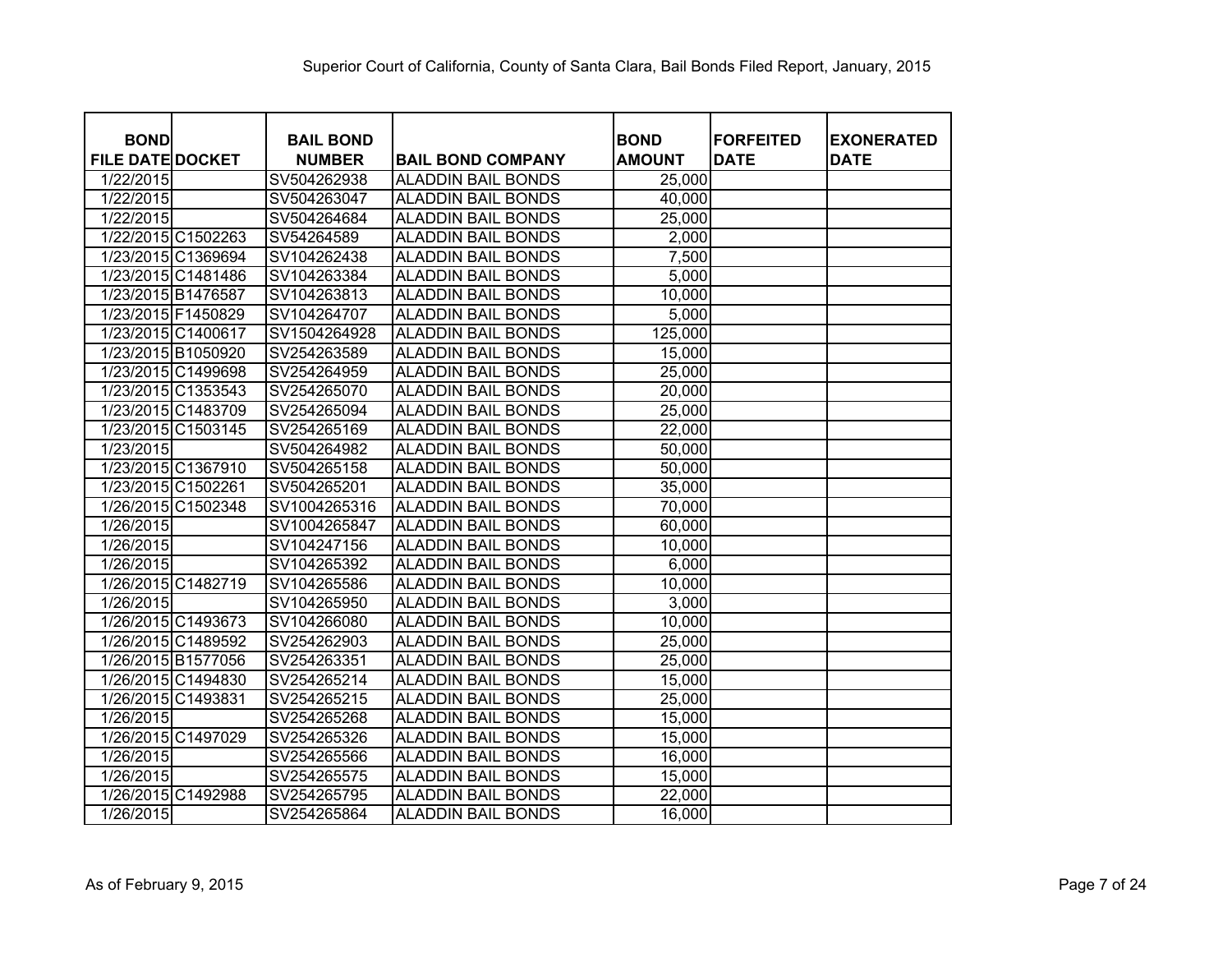|                                        | <b>BAIL BOND</b> |                           | <b>BOND</b>   | <b>FORFEITED</b> | <b>EXONERATED</b> |
|----------------------------------------|------------------|---------------------------|---------------|------------------|-------------------|
| <b>BOND</b><br><b>FILE DATE DOCKET</b> | <b>NUMBER</b>    | <b>BAIL BOND COMPANY</b>  | <b>AMOUNT</b> | <b>DATE</b>      | <b>DATE</b>       |
| 1/26/2015                              | SV254265902      | <b>ALADDIN BAIL BONDS</b> | 20,000        |                  |                   |
| 1/26/2015                              | SV254266017      | <b>ALADDIN BAIL BONDS</b> | 25,000        |                  |                   |
| 1/26/2015 F1451153                     | SV254266097      | <b>ALADDIN BAIL BONDS</b> | 15,000        |                  |                   |
| 1/26/2015                              | SV504265501      | <b>ALADDIN BAIL BONDS</b> | 35,000        |                  |                   |
| 1/26/2015                              | SV504265863      | <b>ALADDIN BAIL BONDS</b> | 15,000        |                  |                   |
| 1/26/2015 C1223921                     | SV54265695       | <b>ALADDIN BAIL BONDS</b> | 5,000         |                  |                   |
| 1/26/2015 C1238514                     | SV54265696       | <b>ALADDIN BAIL BONDS</b> | 5,000         |                  |                   |
| 1/26/2015 F1346475                     | SV54265697       | <b>ALADDIN BAIL BONDS</b> | 5,000         |                  |                   |
| 1/26/2015 C1499910                     | SV54265796       | <b>ALADDIN BAIL BONDS</b> | 5,000         |                  |                   |
| 1/26/2015                              | SV54265807       | <b>ALADDIN BAIL BONDS</b> | 2,500         |                  |                   |
| 1/27/2015                              | SV104263260      | <b>ALADDIN BAIL BONDS</b> | 6,000         |                  |                   |
| 1/27/2015                              | SV104264214      | <b>ALADDIN BAIL BONDS</b> | 5,000         |                  |                   |
| 1/27/2015                              | SV104264312      | <b>ALADDIN BAIL BONDS</b> | 1,000         |                  |                   |
| 1/27/2015 F1554270                     | SV104266157      | <b>ALADDIN BAIL BONDS</b> | 10,000        |                  |                   |
| 1/27/2015                              | SV104266317      | <b>ALADDIN BAIL BONDS</b> | 5,000         |                  |                   |
| 1/27/2015 C1495217                     | SV2504266200     | <b>ALADDIN BAIL BONDS</b> | 250,000       |                  |                   |
| 1/27/2015                              | SV254265884      | <b>ALADDIN BAIL BONDS</b> | 15,000        |                  |                   |
| 1/27/2015 F1450051                     | SV504266088      | <b>ALADDIN BAIL BONDS</b> | 25,000        |                  |                   |
| 1/28/2015 B1370038                     | SV104265197      | <b>ALADDIN BAIL BONDS</b> | 10,000        |                  |                   |
| 1/28/2015 B1577335                     | SV104265587      | <b>ALADDIN BAIL BONDS</b> | 10,000        |                  |                   |
| 1/28/2015 C1400296                     | SV104266247      | <b>ALADDIN BAIL BONDS</b> | 5,000         |                  |                   |
| 1/28/2015 C1490940                     | SV104266593      | <b>ALADDIN BAIL BONDS</b> | 10,000        |                  |                   |
| 1/28/2015                              | SV104266609      | <b>ALADDIN BAIL BONDS</b> | 10,000        |                  |                   |
| 1/28/2015 C1488977                     | SV254265196      | <b>ALADDIN BAIL BONDS</b> | 15,000        |                  |                   |
| 1/28/2015 C1497649                     | SV254265925      | <b>ALADDIN BAIL BONDS</b> | 5,000         |                  |                   |
| 1/28/2015 B1476522                     | SV254266075      | <b>ALADDIN BAIL BONDS</b> | 25,000        |                  |                   |
| 1/28/2015                              | SV254266414      | <b>ALADDIN BAIL BONDS</b> | 13,000        |                  |                   |
| 1/28/2015                              | SV504266225      | <b>ALADDIN BAIL BONDS</b> | 25,000        |                  |                   |
| 1/28/2015                              | SV504266325      | <b>ALADDIN BAIL BONDS</b> | 50,000        |                  |                   |
| 1/28/2015                              | SV504266358      | <b>ALADDIN BAIL BONDS</b> | 25,000        |                  |                   |
| 1/28/2015 C1499632                     | SV504266409      | <b>ALADDIN BAIL BONDS</b> | 50,000        |                  |                   |
| 1/28/2015                              | SV504266456      | <b>ALADDIN BAIL BONDS</b> | 30,000        |                  |                   |
| 1/28/2015                              | SV504266608      | <b>ALADDIN BAIL BONDS</b> | 35,000        |                  |                   |
| 1/28/2015                              | SV54266352       | <b>ALADDIN BAIL BONDS</b> | 1,000         |                  |                   |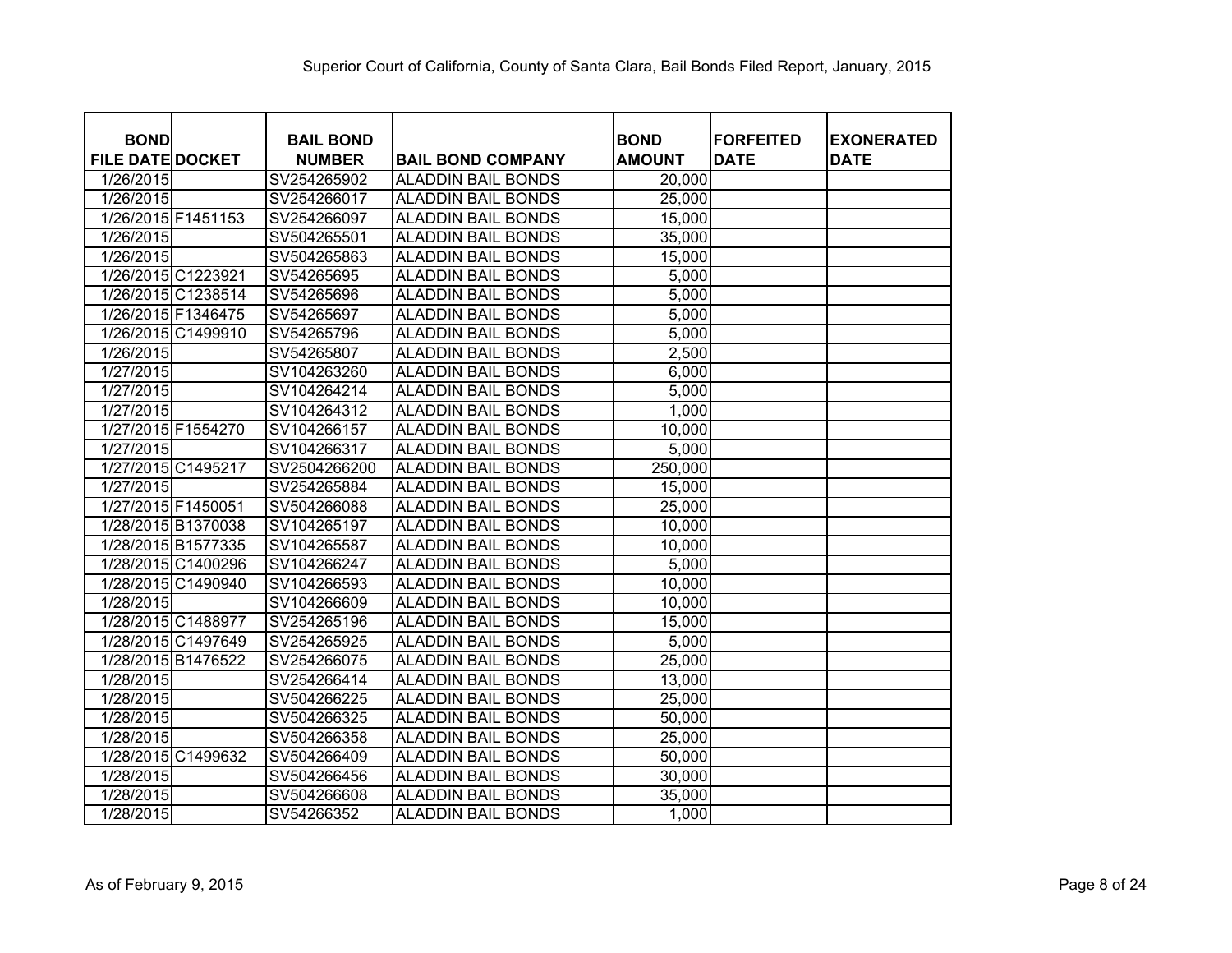| <b>BOND</b>             |                    | <b>BAIL BOND</b> |                                | <b>BOND</b>   | <b>FORFEITED</b> | <b>EXONERATED</b> |
|-------------------------|--------------------|------------------|--------------------------------|---------------|------------------|-------------------|
| <b>FILE DATE DOCKET</b> |                    | <b>NUMBER</b>    | <b>BAIL BOND COMPANY</b>       | <b>AMOUNT</b> | <b>DATE</b>      | <b>DATE</b>       |
|                         | 1/28/2015 C1475656 | SV54266610       | <b>ALADDIN BAIL BONDS</b>      | 2,500         |                  |                   |
| 1/29/2015 C1400207      |                    | SV1004266795     | <b>ALADDIN BAIL BONDS</b>      | 65,000        |                  |                   |
| 1/29/2015 C1480191      |                    | SV104265459      | <b>ALADDIN BAIL BONDS</b>      | 10,000        |                  |                   |
| 1/29/2015 F1451447      |                    | SV104266518      | <b>ALADDIN BAIL BONDS</b>      | 7,500         |                  |                   |
| 1/29/2015 F1452982      |                    | SV104266520      | <b>ALADDIN BAIL BONDS</b>      | 7,500         |                  |                   |
| 1/29/2015 F1347830      |                    | SV104266678      | <b>ALADDIN BAIL BONDS</b>      | 10,000        |                  |                   |
|                         | 1/29/2015 C1497654 | SV104266741      | <b>ALADDIN BAIL BONDS</b>      | 10,000        |                  |                   |
|                         | 1/29/2015 C1400625 | SV104266851      | <b>ALADDIN BAIL BONDS</b>      | 7,000         |                  |                   |
| 1/29/2015 C1482723      |                    | SV1504266705     | <b>ALADDIN BAIL BONDS</b>      | 130,000       |                  |                   |
| 1/29/2015 F1452141      |                    | SV254265455      | <b>ALADDIN BAIL BONDS</b>      | 25,000        |                  |                   |
| 1/29/2015 C1400167      |                    | SV254266871      | <b>ALADDIN BAIL BONDS</b>      | 5,000         |                  |                   |
| 1/29/2015 C1502781      |                    | SV254266889      | <b>ALADDIN BAIL BONDS</b>      | 25,000        |                  |                   |
|                         | 1/29/2015 C1495340 | SV504265658      | <b>ALADDIN BAIL BONDS</b>      | 30,000        |                  |                   |
| 1/29/2015 F1452765      |                    | SV504266519      | <b>ALADDIN BAIL BONDS</b>      | 50,000        |                  |                   |
| 1/29/2015               |                    | SV504266841      | <b>ALADDIN BAIL BONDS</b>      | 50,000        |                  |                   |
|                         | 1/29/2015 C1502705 | SV504266850      | <b>ALADDIN BAIL BONDS</b>      | 30,000        |                  |                   |
| 1/29/2015 F1554158      |                    | SV54266502       | <b>ALADDIN BAIL BONDS</b>      | 1,000         |                  |                   |
|                         | 1/30/2015 C1501414 | SV1004267106     | <b>ALADDIN BAIL BONDS</b>      | 65,000        |                  |                   |
|                         | 1/30/2015 B1476376 | SV104264981      | <b>ALADDIN BAIL BONDS</b>      | 1,000         |                  |                   |
|                         | 1/30/2015 C1499448 | SV254261431      | <b>ALADDIN BAIL BONDS</b>      | 11,000        |                  |                   |
| 1/30/2015 C1490177      |                    | SV254263639      | <b>ALADDIN BAIL BONDS</b>      | 20,000        |                  |                   |
|                         | 1/30/2015 C1494425 | SV254266846      | <b>ALADDIN BAIL BONDS</b>      | 20,000        |                  |                   |
|                         | 1/30/2015 C1497566 | SV254266984      | <b>ALADDIN BAIL BONDS</b>      | 10,000        |                  |                   |
|                         | 1/30/2015 C1503147 | SV504266924      | <b>ALADDIN BAIL BONDS</b>      | 30,000        |                  |                   |
|                         | 1/30/2015 C1485322 | SV54259925       | <b>ALADDIN BAIL BONDS</b>      | 5,000         |                  |                   |
| 1/30/2015 C1498361      |                    | SV54267201       | <b>ALADDIN BAIL BONDS</b>      | 5,000         |                  |                   |
|                         | 1/8/2015 F1349446  | 2014CC020966     | ALICE CORTEZ BAIL BONDS        | 25,000        |                  | 1/8/2015          |
| 1/13/2015 F1345271      |                    | 2015BB006711     | ALICE CORTEZ BAIL BONDS        | 7,500         |                  |                   |
| 1/13/2015 F1554016      |                    | 2015BB006712     | ALICE CORTEZ BAIL BONDS        | 10,000        |                  |                   |
| 1/21/2015 F1453491      |                    | 2015AA048591     | ALICE CORTEZ BAIL BONDS        | 5,000         |                  |                   |
| 1/28/2015               |                    | 2015CC003871     | <b>ALICE CORTEZ BAIL BONDS</b> | 25,000        |                  |                   |
|                         | 1/2/2015 B1368540  |                  | 5105412900 ALL PRO BAIL BONDS  | 10,000        |                  |                   |
|                         | 1/2/2015 B1474931  |                  | 5105415336 ALL PRO BAIL BONDS  | 10,000        |                  |                   |
|                         | 1/2/2015 B1475569  |                  | 5105425870 ALL PRO BAIL BONDS  | 25,000        | 1/12/2015        |                   |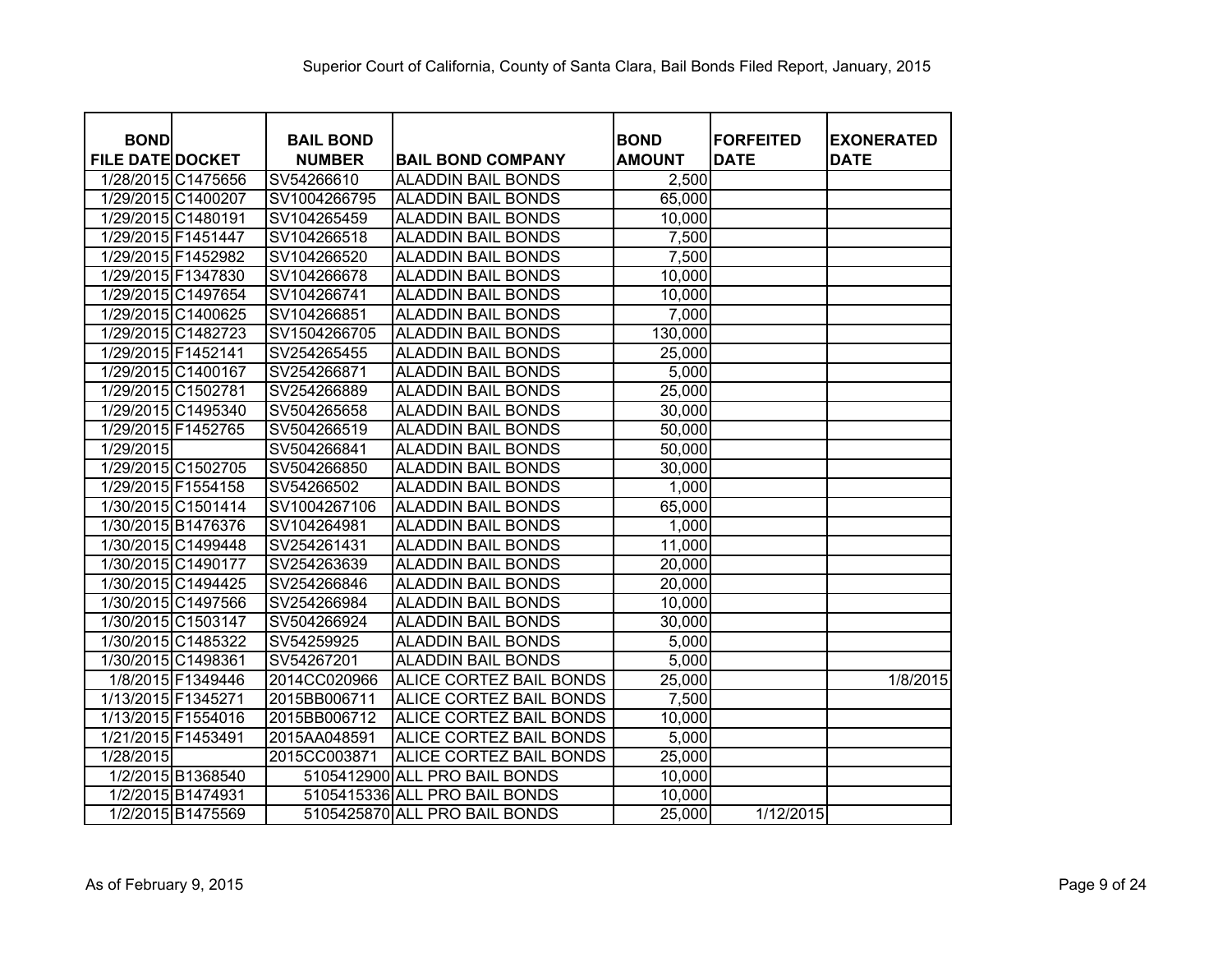| <b>BOND</b>             | <b>BAIL BOND</b> |                                | <b>BOND</b>   | <b>IFORFEITED</b> | <b>EXONERATED</b> |
|-------------------------|------------------|--------------------------------|---------------|-------------------|-------------------|
| <b>FILE DATE DOCKET</b> | <b>NUMBER</b>    | <b>BAIL BOND COMPANY</b>       | <b>AMOUNT</b> | <b>DATE</b>       | <b>DATE</b>       |
| 1/2/2015                | 5112773027       | <b>ALL PRO BAIL BONDS</b>      | 10,000        |                   |                   |
| 1/2/2015 C1488624       |                  | 5112800899 ALL PRO BAIL BONDS  | 5,000         | 1/14/2015         |                   |
| 1/2/2015 C1491821       |                  | 5112800901 ALL PRO BAIL BONDS  | 5,000         |                   |                   |
| 1/2/2015 C1498166       |                  | 5112800914 ALL PRO BAIL BONDS  | 5,000         |                   |                   |
| 1/2/2015                |                  | 5150004295 ALL PRO BAIL BONDS  | 10,000        |                   |                   |
| 1/2/2015 B1476089       |                  | 5150008389 ALL PRO BAIL BONDS  | 100,000       |                   |                   |
| 1/2/2015 B1474929       |                  | 5250008935 ALL PRO BAIL BONDS  | 10,000        |                   |                   |
| 1/2/2015 F1453305       |                  | 5250009820 ALL PRO BAIL BONDS  | 7,500         |                   |                   |
| 1/2/2015                |                  | 5272173046 ALL PRO BAIL BONDS  | 16,000        |                   |                   |
| 1/2/2015                |                  | 5272195859 ALL PRO BAIL BONDS  | 25,000        |                   | 1/29/2015         |
| 1/2/2015                |                  | 5551289323 ALL PRO BAIL BONDS  | 15,000        |                   |                   |
| 1/2/2015 C1499793       |                  | 51500030566 ALL PRO BAIL BONDS | 150,000       |                   |                   |
| 1/6/2015 C1479340       |                  | 5112773171 ALL PRO BAIL BONDS  | 6,000         | 1/6/2015          |                   |
| 1/6/2015 B1576760       |                  | 5112800831 ALL PRO BAIL BONDS  | 11,000        |                   |                   |
| 1/6/2015 F1452916       |                  | 5272172953 ALL PRO BAIL BONDS  | 15,000        |                   | 1/14/2015         |
| 1/6/2015 F1554087       |                  | 5272173062 ALL PRO BAIL BONDS  | 16,000        |                   |                   |
| 1/6/2015 C1485860       |                  | 5272173075 ALL PRO BAIL BONDS  | 10,000        |                   |                   |
| 1/6/2015                |                  | 5272173088 ALL PRO BAIL BONDS  | 11,000        |                   |                   |
| 1/6/2015 C1501845       |                  | 5272173103 ALL PRO BAIL BONDS  | 20,000        |                   |                   |
| 1/6/2015 C1501786       |                  | 5272173129 ALL PRO BAIL BONDS  | 25,000        |                   |                   |
| 1/6/2015 B1576760       |                  | 5272195817 ALL PRO BAIL BONDS  | 20,000        | 1/16/2015         |                   |
| 1/6/2015 C1501714       |                  | 5272195820 ALL PRO BAIL BONDS  | 25,000        |                   |                   |
| 1/6/2015 C1479026       |                  | 5551238714 ALL PRO BAIL BONDS  | 50,000        | 1/9/2015          |                   |
| 1/6/2015                |                  | 5551275993 ALL PRO BAIL BONDS  | 40,000        |                   | 1/29/2015         |
| 1/6/2015                |                  | 5551289662 ALL PRO BAIL BONDS  | 36,000        |                   |                   |
| 1/7/2015 B1576637       |                  | 5112800802 ALL PRO BAIL BONDS  | 10,000        |                   |                   |
| 1/7/2015 C1095791       |                  | 5112800886 ALL PRO BAIL BONDS  | 5,000         |                   |                   |
| 1/7/2015 C1499194       |                  | 5200109754 ALL PRO BAIL BONDS  | 160,000       |                   |                   |
| 1/7/2015 C1356485       |                  | 5272072194 ALL PRO BAIL BONDS  | 20,000        |                   |                   |
| 1/7/2015                |                  | 5272195846 ALL PRO BAIL BONDS  | 15,000        |                   | 1/30/2015         |
| 1/8/2015 C1472532       |                  | 5112773043 ALL PRO BAIL BONDS  | 8,000         |                   |                   |
| 1/8/2015 F1452747       |                  | 5112773168 ALL PRO BAIL BONDS  | 5,000         |                   |                   |
| 1/8/2015 C1473560       |                  | 5272195804 ALL PRO BAIL BONDS  | 16,000        |                   |                   |
| 1/8/2015 F1452804       |                  | 5272195833 ALL PRO BAIL BONDS  | 15,000        | 1/14/2015         |                   |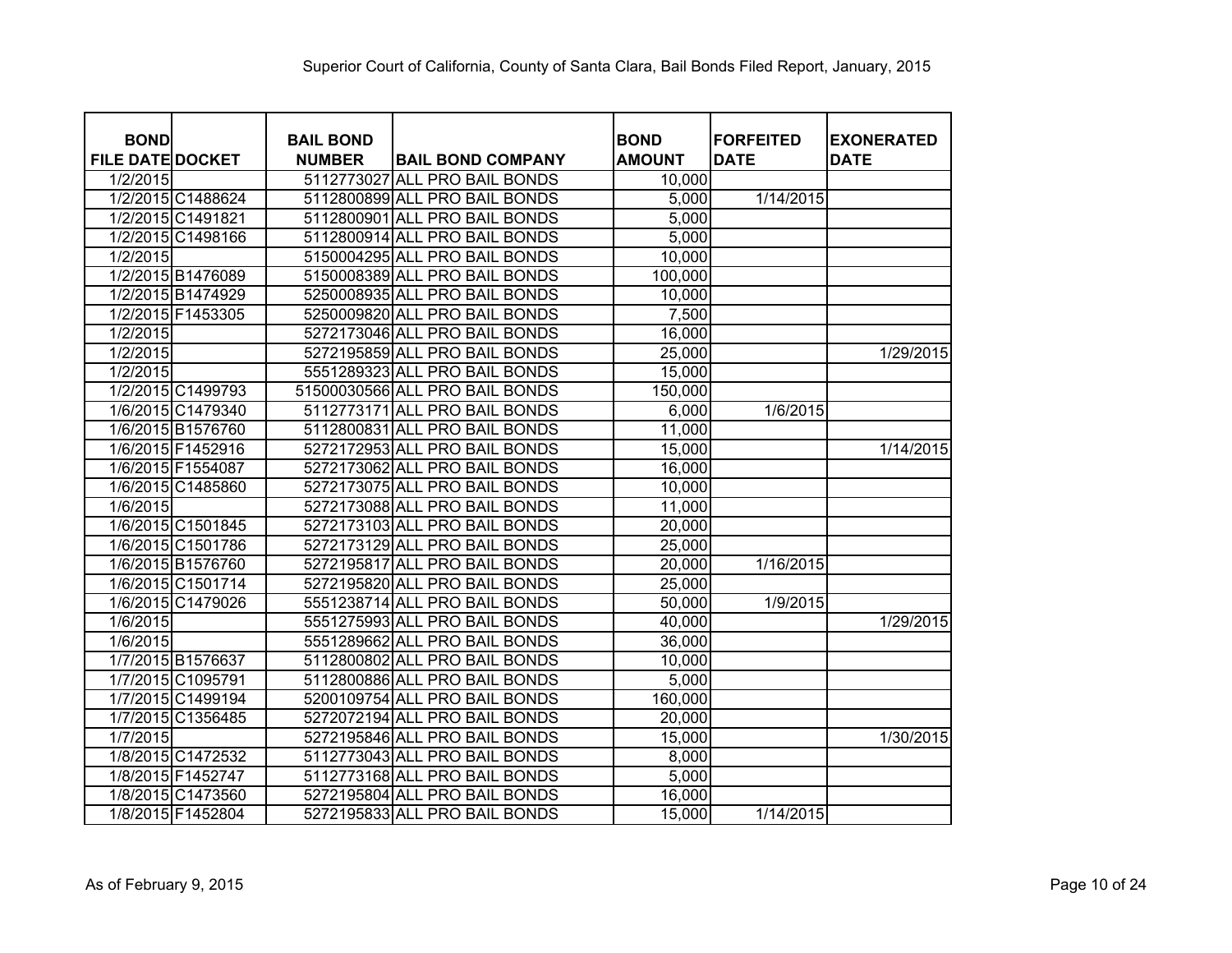| <b>BOND</b>             | <b>BAIL BOND</b> |                               | <b>BOND</b>   | <b>FORFEITED</b> | <b>EXONERATED</b> |
|-------------------------|------------------|-------------------------------|---------------|------------------|-------------------|
| <b>FILE DATE DOCKET</b> | <b>NUMBER</b>    | <b>BAIL BOND COMPANY</b>      | <b>AMOUNT</b> | <b>DATE</b>      | <b>DATE</b>       |
| 1/8/2015 C1501369       |                  | 5551275980 ALL PRO BAIL BONDS | 30,000        |                  |                   |
| 1/8/2015                |                  | 5551276015 ALL PRO BAIL BONDS | 50,000        |                  |                   |
| 1/12/2015 C1502114      |                  | 5105485252 ALL PRO BAIL BONDS | 80,000        |                  |                   |
| 1/12/2015 C1492398      |                  | 5112773238 ALL PRO BAIL BONDS | 5,000         |                  |                   |
| 1/12/2015 C1501587      |                  | 5112800688 ALL PRO BAIL BONDS | 3,000         | 1/20/2015        |                   |
| 1/12/2015 C1502288      |                  | 5112800703 ALL PRO BAIL BONDS | 5,000         |                  |                   |
| 1/12/2015 C1494375      |                  | 5112800761 ALL PRO BAIL BONDS | 2,000         |                  |                   |
| 1/12/2015 C1502288      |                  | 5112800857 ALL PRO BAIL BONDS | 10,000        |                  |                   |
| 1/12/2015 C1472753      |                  | 5112800860 ALL PRO BAIL BONDS | 5,000         |                  | 1/14/2015         |
| 1/12/2015 C1499687      |                  | 5112800873 ALL PRO BAIL BONDS | 10,000        |                  |                   |
| 1/12/2015               |                  | 5272173132 ALL PRO BAIL BONDS | 15,000        |                  |                   |
| 1/12/2015 C1496883      |                  | 5272173145 ALL PRO BAIL BONDS | 1,000         |                  |                   |
| 1/12/2015               |                  | 5272195718 ALL PRO BAIL BONDS | 25,000        |                  |                   |
| 1/12/2015               |                  | 5272195763 ALL PRO BAIL BONDS | 25,000        |                  |                   |
| 1/12/2015 C1475295      |                  | 5272195789 ALL PRO BAIL BONDS | 4,000         | 1/12/2015        |                   |
| 1/12/2015 C1495217      |                  | 5272195792 ALL PRO BAIL BONDS | 25,000        |                  |                   |
| 1/12/2015 C1497930      |                  | 5551276031 ALL PRO BAIL BONDS | 30,000        |                  |                   |
| 1/13/2015 B1476533      |                  | 510485265 ALL PRO BAIL BONDS  | 75,000        |                  |                   |
| 1/13/2015 B1576641      |                  | 5105485278 ALL PRO BAIL BONDS | 75,000        |                  |                   |
| 1/13/2015               |                  | 5105489528 ALL PRO BAIL BONDS | 60,000        |                  |                   |
| 1/13/2015               |                  | 5112800675 ALL PRO BAIL BONDS | 10,000        |                  |                   |
| 1/13/2015 C1499624      |                  | 5112800716 ALL PRO BAIL BONDS | 3,000         |                  |                   |
| 1/13/2015 F1453578      |                  | 5112833747 ALL PRO BAIL BONDS | 7,500         |                  |                   |
| 1/14/2015 C1400087      |                  | 5112773056 ALL PRO BAIL BONDS | 5,000         |                  |                   |
| 1/14/2015 B1576686      |                  | 5112773225 ALL PRO BAIL BONDS | 5,000         |                  | 2/4/2015          |
| 1/14/2015 C1497719      |                  | 5112800787 ALL PRO BAIL BONDS | 8,000         |                  |                   |
| 1/14/2015 B1476378      |                  | 5272171886 ALL PRO BAIL BONDS | 25,000        |                  |                   |
| 1/14/2015 C1495286      |                  | 5272172979 ALL PRO BAIL BONDS | 25,000        |                  |                   |
| 1/14/2015 C1400089      |                  | 5272195705 ALL PRO BAIL BONDS | 10,000        |                  |                   |
| 1/14/2015 B1475015      |                  | 5272195776 ALL PRO BAIL BONDS | 5,000         |                  |                   |
| 1/14/2015 C1400200      |                  | 5551289646 ALL PRO BAIL BONDS | 40,000        |                  |                   |
| 1/15/2015 C1472269      |                  | 5105489515 ALL PRO BAIL BONDS | 75,000        |                  |                   |
| 1/15/2015 C1360716      |                  | 5112773212 ALL PRO BAIL BONDS | 10,000        |                  |                   |
| 1/15/2015               |                  | 5112800662 ALL PRO BAIL BONDS | 4,000         |                  |                   |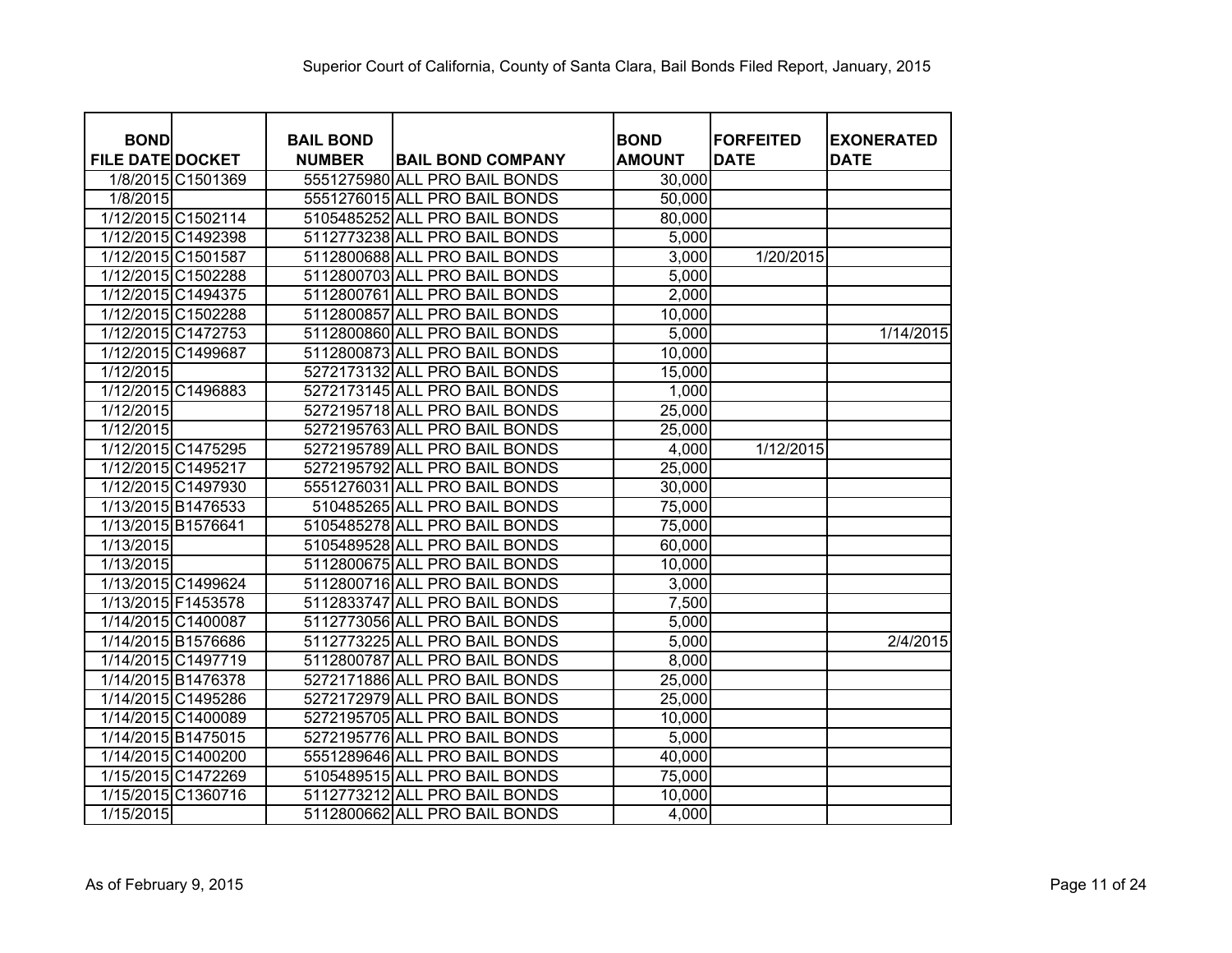| <b>BOND</b><br><b>FILE DATE DOCKET</b> | <b>BAIL BOND</b> | <b>BAIL BOND COMPANY</b>      | <b>BOND</b><br><b>AMOUNT</b> | <b>IFORFEITED</b><br><b>DATE</b> | <b>EXONERATED</b><br><b>DATE</b> |
|----------------------------------------|------------------|-------------------------------|------------------------------|----------------------------------|----------------------------------|
| 1/15/2015                              | <b>NUMBER</b>    | 5272195677 ALL PRO BAIL BONDS | 15,000                       |                                  |                                  |
| 1/15/2015 C1498540                     |                  | 5551276028 ALL PRO BAIL BONDS | 50,000                       |                                  |                                  |
| 1/16/2015 F1453822                     |                  | 5112773155 ALL PRO BAIL BONDS | 10,000                       |                                  |                                  |
| 1/16/2015 C1489407                     |                  | 5112773254 ALL PRO BAIL BONDS | 10,000                       |                                  |                                  |
| 1/16/2015 F1554033                     |                  | 5272173161 ALL PRO BAIL BONDS | 15,000                       |                                  |                                  |
| 1/16/2015 F1452060                     |                  | 5272173174 ALL PRO BAIL BONDS | 20,000                       |                                  |                                  |
| 1/16/2015 F1451694                     |                  |                               |                              |                                  |                                  |
|                                        |                  | 5272173187 ALL PRO BAIL BONDS | 20,000                       |                                  |                                  |
| 1/16/2015                              |                  | 5272195721 ALL PRO BAIL BONDS | 20,000                       |                                  |                                  |
| 1/16/2015                              |                  | 5272195750 ALL PRO BAIL BONDS | 25,000                       |                                  |                                  |
| 1/16/2015 F1453023                     |                  | 5551308626 ALL PRO BAIL BONDS | 35,000                       |                                  |                                  |
| 1/20/2015 C1478006                     |                  | 5112773270 ALL PRO BAIL BONDS | 10,000                       |                                  |                                  |
| 1/20/2015                              |                  | 5112800646 ALL PRO BAIL BONDS | 10,000                       |                                  |                                  |
| 1/20/2015 C1501360                     |                  | 5250025350 ALL PRO BAIL BONDS | 250,000                      |                                  |                                  |
| 1/20/2015                              |                  | 5272173215 ALL PRO BAIL BONDS | 25,000                       |                                  |                                  |
| 1/20/2015                              |                  | 5272195635 ALL PRO BAIL BONDS | 25,000                       |                                  |                                  |
| 1/20/2015                              |                  | 5272195664 ALL PRO BAIL BONDS | 15,000                       |                                  |                                  |
| 1/20/2015 F1554113                     |                  | 5272195734 ALL PRO BAIL BONDS | 25,000                       |                                  |                                  |
| 1/20/2015                              |                  | 5272195747 ALL PRO BAIL BONDS | 20,000                       |                                  |                                  |
| 1/20/2015                              |                  | 5551276073 ALL PRO BAIL BONDS | 25,000                       |                                  |                                  |
| 1/20/2015 C1502858                     |                  | 5551276099 ALL PRO BAIL BONDS | 35,000                       |                                  |                                  |
| 1/20/2015 C1501616                     |                  | 5551289617 ALL PRO BAIL BONDS | 50,000                       |                                  |                                  |
| 1/20/2015 C1490403                     |                  | 5551289620 ALL PRO BAIL BONDS | 50,000                       |                                  |                                  |
| 1/20/2015                              |                  | 5551289675 ALL PRO BAIL BONDS | 50,000                       |                                  |                                  |
| 1/20/2015 C1480648                     |                  | 5551289703 ALL PRO BAIL BONDS | 35,000                       |                                  |                                  |
| 1/21/2015                              |                  | 5112773197 ALL PRO BAIL BONDS | 5,000                        |                                  |                                  |
| 1/21/2015                              |                  | 5112773283 ALL PRO BAIL BONDS | 5,000                        |                                  |                                  |
| 1/21/2015 F1553970                     |                  | 5112800729 ALL PRO BAIL BONDS | 6,000                        |                                  |                                  |
| 1/21/2015 F1347944                     |                  | 5272195680 ALL PRO BAIL BONDS | 20,000                       |                                  |                                  |
| 1/21/2015 B1472865                     |                  | 5272195693 ALL PRO BAIL BONDS | 25,000                       |                                  |                                  |
| 1/21/2015                              |                  | 5551276114 ALL PRO BAIL BONDS | 50,000                       |                                  |                                  |
| 1/21/2015 C1497641                     |                  | 5551289336 ALL PRO BAIL BONDS | 50,000                       |                                  |                                  |
| 1/21/2015 F1553994                     |                  | 5551289633 ALL PRO BAIL BONDS | 40,000                       |                                  |                                  |
| 1/22/2015 C1488295                     |                  | 5112773267 ALL PRO BAIL BONDS | 5,000                        |                                  |                                  |
| 1/22/2015 C1478103                     |                  | 5112773308 ALL PRO BAIL BONDS | 10,000                       |                                  |                                  |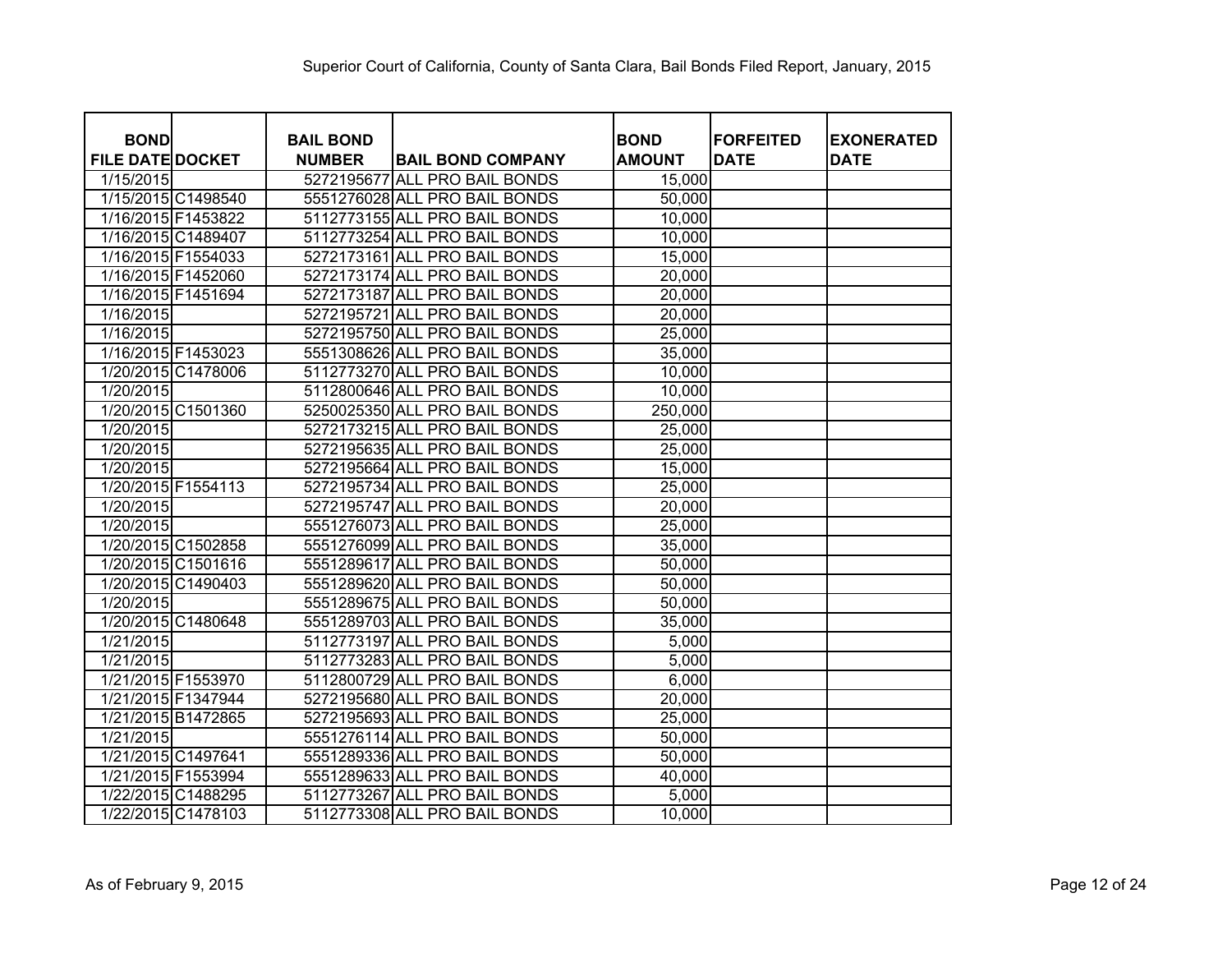| <b>BOND</b>             | <b>BAIL BOND</b> |                               | <b>BOND</b>   | <b>FORFEITED</b> | <b>EXONERATED</b> |
|-------------------------|------------------|-------------------------------|---------------|------------------|-------------------|
| <b>FILE DATE DOCKET</b> | <b>NUMBER</b>    | <b>BAIL BOND COMPANY</b>      | <b>AMOUNT</b> | <b>DATE</b>      | <b>DATE</b>       |
| 1/22/2015 C1368555      |                  | 5112773311 ALL PRO BAIL BONDS | 10,000        |                  |                   |
| 1/22/2015               |                  | 5112773337 ALL PRO BAIL BONDS | 1,000         |                  |                   |
| 1/22/2015 C1502715      |                  | 5112773340 ALL PRO BAIL BONDS | 10,000        |                  |                   |
| 1/22/2015 C1499855      |                  | 5272173228 ALL PRO BAIL BONDS | 15,000        |                  |                   |
| 1/22/2015 C1494892      |                  | 5551276143 ALL PRO BAIL BONDS | 25,000        |                  |                   |
| 1/22/2015 B1576620      |                  | 5551289349 ALL PRO BAIL BONDS | 25,000        | 2/3/2015         |                   |
| 1/23/2015 C1498237      |                  | 5105489908 ALL PRO BAIL BONDS | 6,000         |                  |                   |
| 1/23/2015 C1498475      |                  | 5112773353 ALL PRO BAIL BONDS | 10,000        |                  |                   |
| 1/23/2015 B1471494      |                  | 5272173190 ALL PRO BAIL BONDS | 25,000        |                  |                   |
| 1/23/2015 F1554234      |                  | 5272195648 ALL PRO BAIL BONDS | 20,000        |                  |                   |
| 1/23/2015               |                  | 5551289604 ALL PRO BAIL BONDS | 52,000        |                  |                   |
| 1/26/2015 C1499162      |                  | 5112773379 ALL PRO BAIL BONDS | 10,000        |                  |                   |
| 1/26/2015 C1491171      |                  | 5112800758 ALL PRO BAIL BONDS | 10,000        | 2/5/2015         |                   |
| 1/26/2015               |                  | 5272173273 ALL PRO BAIL BONDS | 12,000        |                  |                   |
| 1/26/2015 C1400239      |                  | 5272173286 ALL PRO BAIL BONDS | 25,000        |                  |                   |
| 1/26/2015 C1502274      |                  | 5272195651 ALL PRO BAIL BONDS | 25,000        |                  |                   |
| 1/26/2015               |                  | 5551289394 ALL PRO BAIL BONDS | 50,000        |                  |                   |
| 1/26/2015               |                  | 5551289576 ALL PRO BAIL BONDS | 50,000        |                  |                   |
| 1/26/2015 C1501953      | C1501953         | ALL PRO BAIL BONDS            | 40,000        |                  |                   |
| 1/27/2015 F1554100      |                  | 5112773407 ALL PRO BAIL BONDS | 10,000        |                  |                   |
| 1/27/2015 C1400268      |                  | 5112773423 ALL PRO BAIL BONDS | 5,000         |                  |                   |
| 1/27/2015 F1554042      |                  | 5112800617 ALL PRO BAIL BONDS | 10,000        |                  |                   |
| 1/27/2015               |                  | 5112800927 ALL PRO BAIL BONDS | 10,000        |                  |                   |
| 1/27/2015 B1577206      |                  | 5551276086 ALL PRO BAIL BONDS | 25,000        |                  |                   |
| 1/27/2015 C1503146      |                  | 5551289352 ALL PRO BAIL BONDS | 30,000        |                  |                   |
| 1/27/2015 F1451919      |                  | 5551289589 ALL PRO BAIL BONDS | 25,000        |                  |                   |
| 1/28/2015 C1401058      |                  | 5112773366 ALL PRO BAIL BONDS | 5,000         |                  |                   |
| 1/28/2015 C1400347      |                  | 5112773436 ALL PRO BAIL BONDS | 10,000        |                  |                   |
| 1/28/2015               |                  | 5112800381 ALL PRO BAIL BONDS | 11,000        |                  |                   |
| 1/28/2015 C1501782      |                  | 5112800604 ALL PRO BAIL BONDS | 10,000        |                  |                   |
| 1/28/2015 C1401052      |                  | 5112800633 ALL PRO BAIL BONDS | 5,000         |                  |                   |
| 1/28/2015               |                  | 5272195606 ALL PRO BAIL BONDS | 20,000        |                  |                   |
| 1/28/2015 B1472868      |                  | 5272195622 ALL PRO BAIL BONDS | 20,000        |                  | 1/29/2015         |
| 1/28/2015 C1498756      |                  | 5551289550 ALL PRO BAIL BONDS | 30,000        |                  |                   |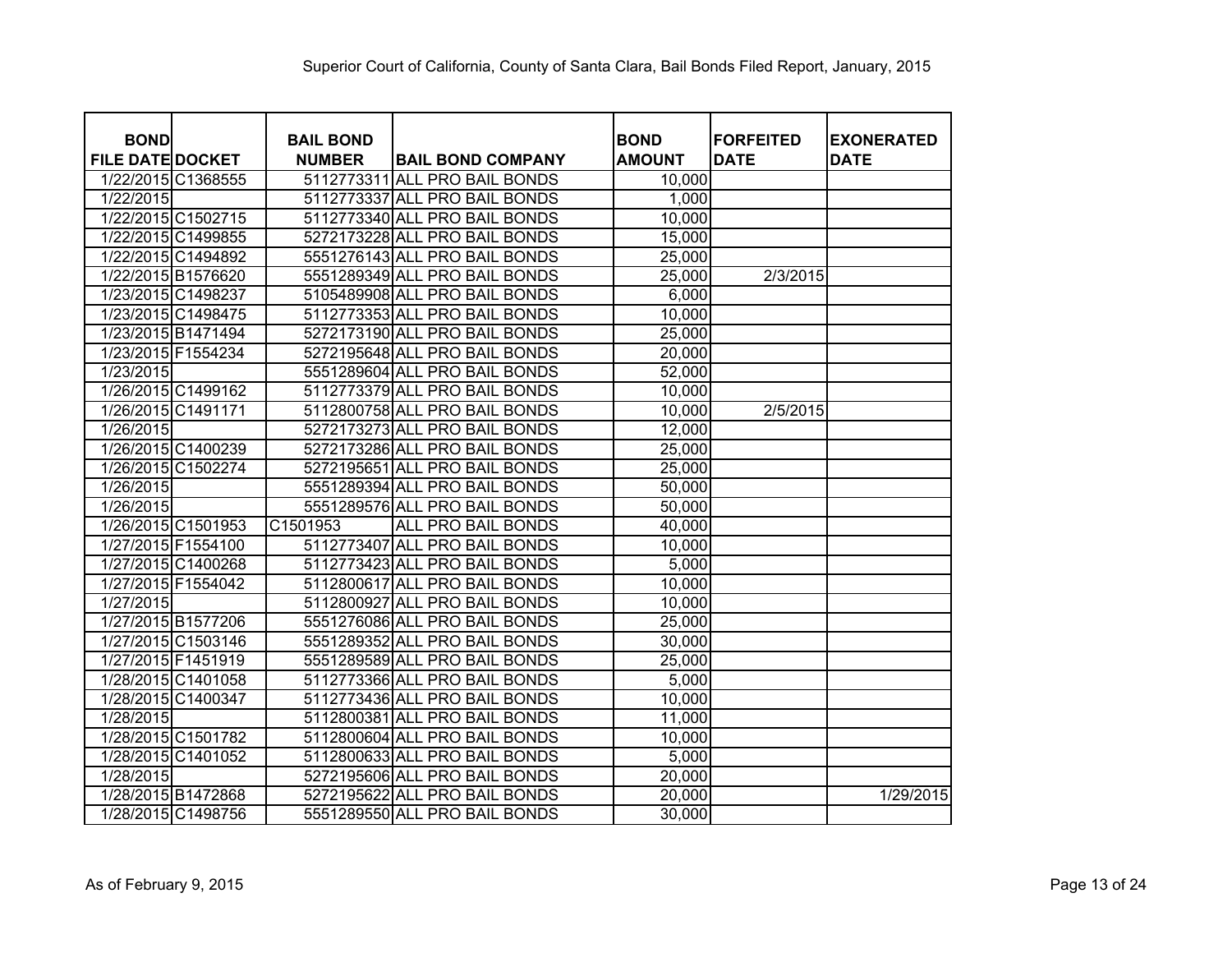| <b>BOND</b>             |                    | <b>BAIL BOND</b> |                               | <b>BOND</b>   | <b>IFORFEITED</b> | <b>EXONERATED</b> |
|-------------------------|--------------------|------------------|-------------------------------|---------------|-------------------|-------------------|
| <b>FILE DATE DOCKET</b> |                    | <b>NUMBER</b>    | <b>BAIL BOND COMPANY</b>      | <b>AMOUNT</b> | <b>DATE</b>       | <b>DATE</b>       |
|                         | 1/28/2015 B1577207 |                  | 5551289592 ALL PRO BAIL BONDS | 35,000        |                   |                   |
|                         | 1/29/2015 F1453722 |                  | 5112773113 ALL PRO BAIL BONDS | 7,500         |                   |                   |
|                         | 1/29/2015 C1350690 |                  | 5112773382 ALL PRO BAIL BONDS | 10,000        |                   |                   |
|                         | 1/29/2015 F1554015 |                  | 5112773452 ALL PRO BAIL BONDS | 5,000         |                   |                   |
| 1/29/2015               |                    |                  | 5112800378 ALL PRO BAIL BONDS | 5,000         |                   |                   |
|                         | 1/29/2015 F1348146 |                  | 5112800589 ALL PRO BAIL BONDS | 6,000         |                   |                   |
| 1/29/2015               |                    |                  | 5112858379 ALL PRO BAIL BONDS | 7,000         |                   |                   |
|                         | 1/29/2015 F1345706 |                  | 5112858382 ALL PRO BAIL BONDS | 5,000         |                   |                   |
|                         | 1/29/2015 B1577241 |                  | 5272173260 ALL PRO BAIL BONDS | 10,000        |                   |                   |
|                         | 1/29/2015 C1502650 |                  | 5551289365 ALL PRO BAIL BONDS | 10,000        |                   |                   |
|                         | 1/29/2015 C1493268 |                  | 5551289378 ALL PRO BAIL BONDS | 5,000         |                   |                   |
| 1/29/2015               |                    |                  | 5551289547 ALL PRO BAIL BONDS | 38,000        |                   |                   |
|                         | 1/29/2015 C1354617 |                  | 5551324482 ALL PRO BAIL BONDS | 40,000        |                   |                   |
|                         | 1/30/2015 B1475916 |                  | 5112771870 ALL PRO BAIL BONDS | 10,000        |                   |                   |
|                         | 1/30/2015 C1476923 |                  | 5112800592 ALL PRO BAIL BONDS | 10,000        |                   |                   |
| 1/15/2015               |                    | IS50K107100      | <b>AMIGO BAIL BONDS</b>       | 5,000         |                   |                   |
|                         | 1/22/2015 C1400174 | IS30K171204      | <b>AMIGO BAIL BONDS</b>       | 15,000        |                   |                   |
|                         | 1/2/2015 C1502649  | T1005049600      | <b>BAD BOYS BAIL BONDS</b>    | 100,000       |                   | 1/28/2015         |
|                         | 1/2/2015 B1473698  | T10050498082     | <b>BAD BOYS BAIL BONDS</b>    | 850,000       | 1/27/2015         |                   |
| 1/2/2015                |                    | T1050488175      | <b>BAD BOYS BAIL BONDS</b>    | 10,000        |                   |                   |
|                         | 1/2/2015 B1476524  | T25050496010     | <b>BAD BOYS BAIL BONDS</b>    | 125,000       |                   | 1/2/2015          |
| 1/2/2015                |                    | T2550495809      | <b>BAD BOYS BAIL BONDS</b>    | 25,000        |                   | 1/28/2015         |
|                         | 1/2/2015 B1474320  | T2550497931      | <b>BAD BOYS BAIL BONDS</b>    | 25,000        | 1/27/2015         |                   |
|                         | 1/2/2015 C1400816  | T5050497949      | <b>BAD BOYS BAIL BONDS</b>    | 40,000        |                   |                   |
|                         | 1/6/2015 F1453817  | T1050488067      | <b>BAD BOYS BAIL BONDS</b>    | 10,000        |                   |                   |
|                         | 1/6/2015 B1576794  | T1050497911      | <b>BAD BOYS BAIL BONDS</b>    | 10,000        |                   |                   |
|                         | 1/6/2015 B1476421  | T20050498084     | <b>BAD BOYS BAIL BONDS</b>    | 200,000       |                   |                   |
|                         | 1/6/2015 F1554192  | T2550498042      | <b>BAD BOYS BAIL BONDS</b>    | 16,000        |                   |                   |
|                         | 1/6/2015 B1476215  | T2550498044      | <b>BAD BOYS BAIL BONDS</b>    | 20,000        |                   |                   |
| 1/6/2015                |                    | T2550498045      | <b>BAD BOYS BAIL BONDS</b>    | 25,000        |                   | 1/30/2015         |
|                         | 1/6/2015 B1476524  | T7550498070      | <b>BAD BOYS BAIL BONDS</b>    | 75,000        |                   |                   |
|                         | 1/7/2015 C1499166  | T10050482734     | <b>BAD BOYS BAIL BONDS</b>    | 100,000       |                   |                   |
|                         | 1/7/2015 C1494330  | T1050490499      | <b>BAD BOYS BAIL BONDS</b>    | 7,000         |                   |                   |
|                         | 1/7/2015 F1553886  | T1050493669      | <b>BAD BOYS BAIL BONDS</b>    | 6,000         | 1/8/2015          |                   |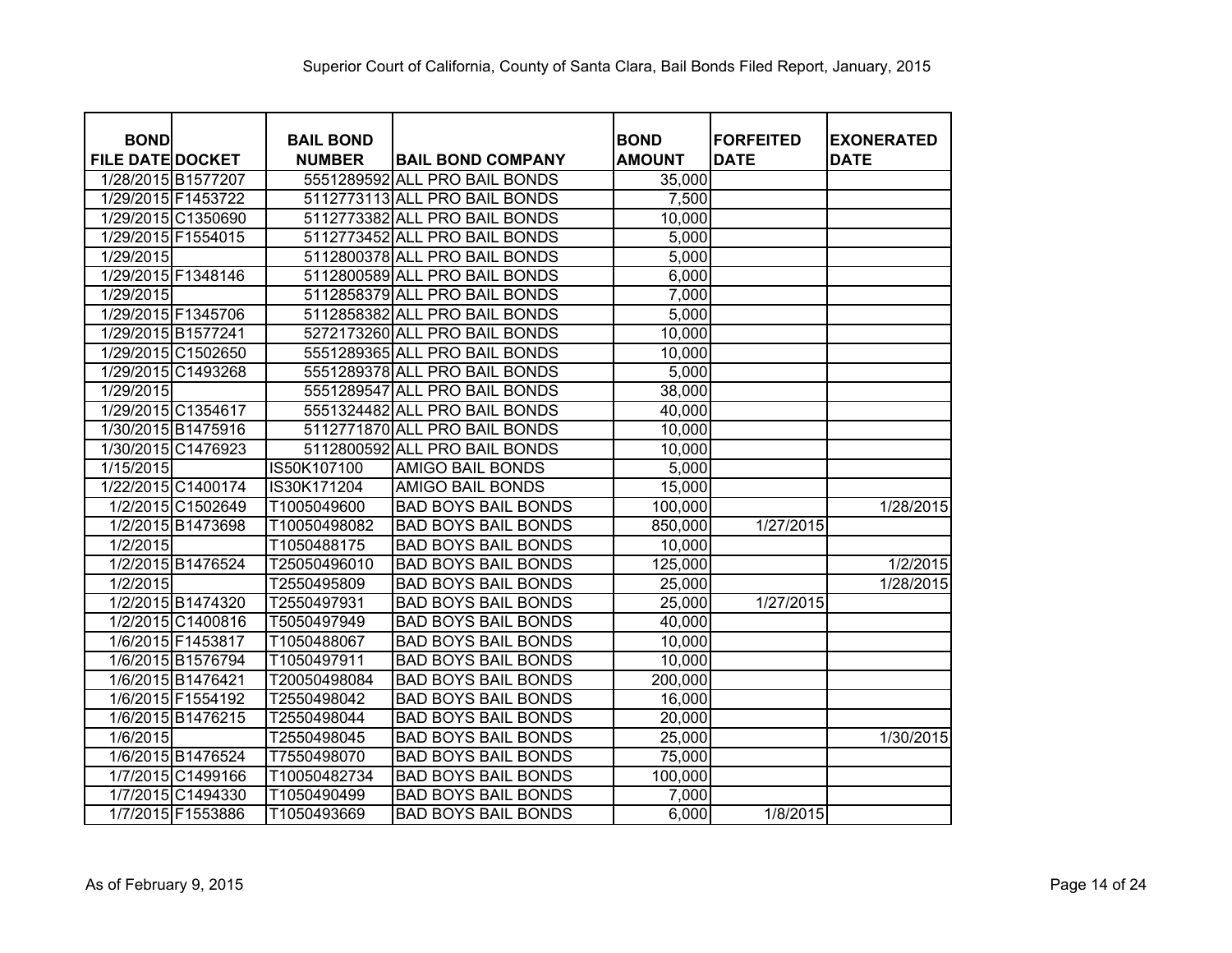| <b>BOND</b>             |                    | <b>BAIL BOND</b> |                            | <b>BOND</b>   | <b>FORFEITED</b> | <b>EXONERATED</b> |
|-------------------------|--------------------|------------------|----------------------------|---------------|------------------|-------------------|
| <b>FILE DATE DOCKET</b> |                    | <b>NUMBER</b>    | <b>BAIL BOND COMPANY</b>   | <b>AMOUNT</b> | <b>DATE</b>      | <b>DATE</b>       |
| 1/7/2015                |                    | T2550498041      | <b>BAD BOYS BAIL BONDS</b> | 15,000        |                  |                   |
|                         | 1/8/2015 C1501581  | T10050495834     | <b>BAD BOYS BAIL BONDS</b> | 100,000       |                  |                   |
|                         | 1/8/2015 C1499183  | T2550497930      | <b>BAD BOYS BAIL BONDS</b> | 25,000        |                  |                   |
|                         | 1/8/2015 C1501352  | T5050498061      | <b>BAD BOYS BAIL BONDS</b> | 45,000        |                  |                   |
|                         | 1/9/2015 B1476224  | T1050497912      | <b>BAD BOYS BAIL BONDS</b> | 10,000        |                  |                   |
|                         | 1/12/2015 C1501418 | T1050490142      | <b>BAD BOYS BAIL BONDS</b> | 5,000         | 1/20/2015        |                   |
| 1/12/2015               |                    | T1050493674      | <b>BAD BOYS BAIL BONDS</b> | 10,000        |                  |                   |
|                         | 1/12/2015 C1477719 | T1050498329      | <b>BAD BOYS BAIL BONDS</b> | 10,000        |                  |                   |
| 1/12/2015               |                    | T2550498275      | <b>BAD BOYS BAIL BONDS</b> | 20,000        |                  |                   |
| 1/12/2015               |                    | T2550498281      | <b>BAD BOYS BAIL BONDS</b> | 25,000        |                  |                   |
|                         | 1/12/2015 C1371086 | T50050494029     | <b>BAD BOYS BAIL BONDS</b> | 180,000       |                  |                   |
|                         | 1/12/2015 CC812848 | T5050497950      | <b>BAD BOYS BAIL BONDS</b> | 25,000        |                  |                   |
|                         | 1/12/2015 C1502118 | T5050498296      | <b>BAD BOYS BAIL BONDS</b> | 50,000        |                  |                   |
| 1/12/2015               |                    | T5050498297      | <b>BAD BOYS BAIL BONDS</b> | 36,000        |                  |                   |
|                         | 1/12/2015 C1498877 | T550495938       | <b>BAD BOYS BAIL BONDS</b> | 1,000         |                  |                   |
|                         | 1/12/2015 C1489291 | T550496103       | <b>BAD BOYS BAIL BONDS</b> | 1,000         |                  | 1/13/2015         |
|                         | 1/12/2015 C1499629 | T550498022       | <b>BAD BOYS BAIL BONDS</b> | 5,000         |                  |                   |
| 1/13/2015               |                    | T1050498333      | <b>BAD BOYS BAIL BONDS</b> | 10,000        |                  |                   |
|                         | 1/13/2015 B1576600 | T550482661       | <b>BAD BOYS BAIL BONDS</b> | 1,000         |                  |                   |
|                         | 1/14/2015 B1577043 | T1050498332      | <b>BAD BOYS BAIL BONDS</b> | 10,000        |                  |                   |
| 1/14/2015               |                    | T2550498276      | <b>BAD BOYS BAIL BONDS</b> | 25,000        |                  |                   |
| 1/14/2015               |                    | T2550498277      | <b>BAD BOYS BAIL BONDS</b> | 25,000        |                  |                   |
|                         | 1/14/2015 C1488845 | T5050498295      | <b>BAD BOYS BAIL BONDS</b> | 50,000        |                  |                   |
|                         | 1/14/2015 C1494326 | T550482869       | <b>BAD BOYS BAIL BONDS</b> | 5,000         |                  |                   |
|                         | 1/14/2015 C1498767 | T550482870       | <b>BAD BOYS BAIL BONDS</b> | 5,000         |                  |                   |
|                         | 1/14/2015 C1499615 | T550490483       | <b>BAD BOYS BAIL BONDS</b> | 5,000         |                  |                   |
|                         | 1/14/2015 C1499658 | T550490573       | <b>BAD BOYS BAIL BONDS</b> | 5,000         |                  |                   |
| 1/15/2015               |                    | T2550498278      | <b>BAD BOYS BAIL BONDS</b> | 12,000        |                  |                   |
| 1/15/2015 F1554012      |                    | T2550498349      | <b>BAD BOYS BAIL BONDS</b> | 16,000        |                  |                   |
|                         | 1/20/2015 C1502856 | T1050493670      | <b>BAD BOYS BAIL BONDS</b> | 10,000        | 2/2/2015         |                   |
| 1/20/2015               |                    | T1050498251      | <b>BAD BOYS BAIL BONDS</b> | 10,000        |                  |                   |
|                         | 1/20/2015 C1356278 | T2550497928      | <b>BAD BOYS BAIL BONDS</b> | 20,000        |                  |                   |
|                         | 1/20/2015 C1244167 | T2550498352      | <b>BAD BOYS BAIL BONDS</b> | 25,000        |                  |                   |
| 1/20/2015               |                    | T2550498437      | <b>BAD BOYS BAIL BONDS</b> | 16,000        |                  |                   |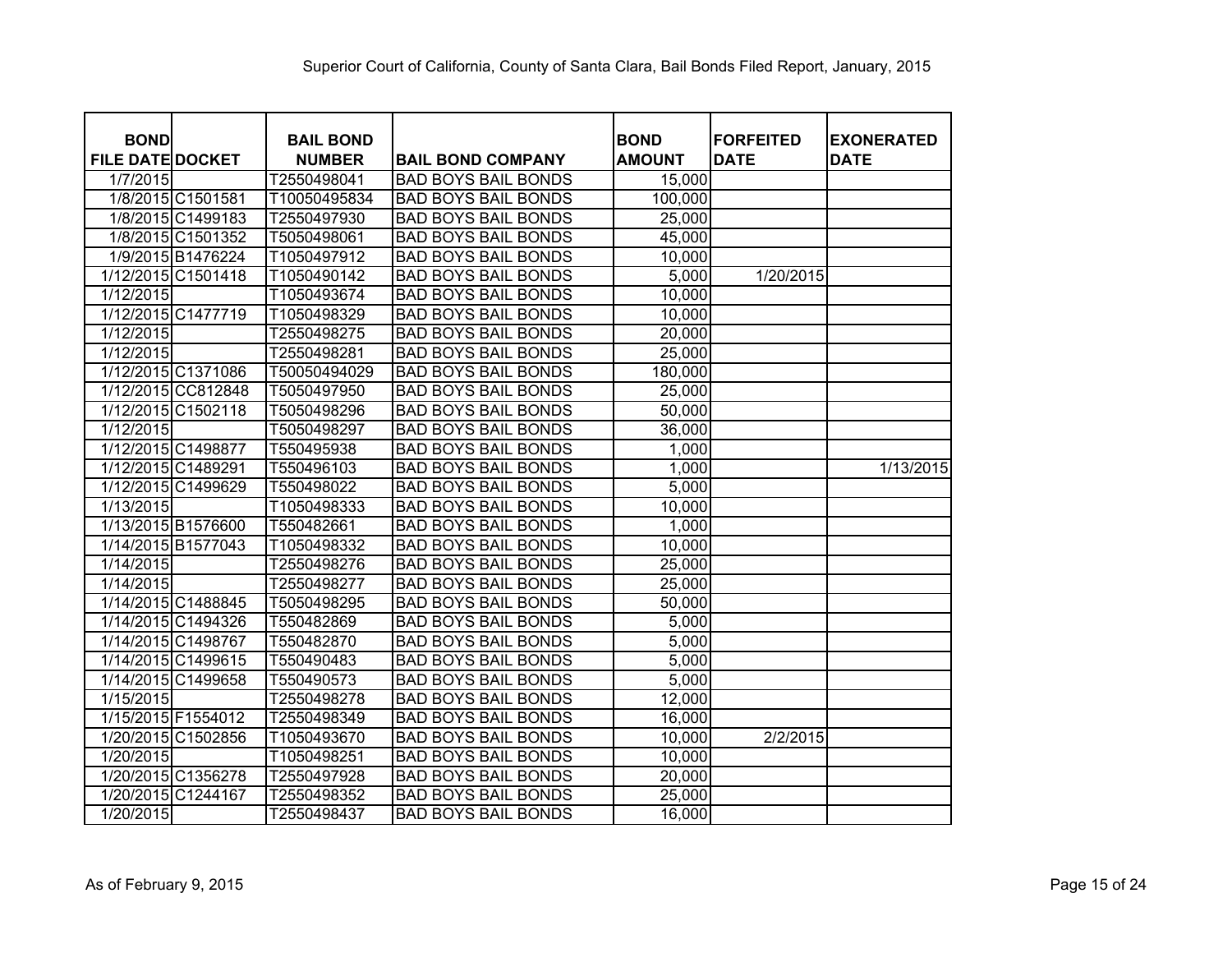| <b>BOND</b>             |                    | <b>BAIL BOND</b> |                            | <b>BOND</b>   | <b>FORFEITED</b> | <b>EXONERATED</b> |
|-------------------------|--------------------|------------------|----------------------------|---------------|------------------|-------------------|
| <b>FILE DATE DOCKET</b> |                    | <b>NUMBER</b>    | <b>BAIL BOND COMPANY</b>   | <b>AMOUNT</b> | <b>DATE</b>      | <b>DATE</b>       |
|                         | 1/20/2015 C1502186 | T5050498370      | <b>BAD BOYS BAIL BONDS</b> | 50,000        |                  |                   |
|                         | 1/20/2015 C1502544 | T5050498371      | <b>BAD BOYS BAIL BONDS</b> | 50,000        |                  |                   |
|                         | 1/20/2015 C1502747 | T7550498376      | <b>BAD BOYS BAIL BONDS</b> | 52,000        |                  |                   |
|                         | 1/21/2015 F1554139 | T2550498279      | <b>BAD BOYS BAIL BONDS</b> | 16,000        |                  |                   |
| 1/21/2015 B1476091      |                    | T2550498283      | <b>BAD BOYS BAIL BONDS</b> | 20,000        |                  |                   |
| 1/21/2015 C1502561      |                    | T2550498574      | <b>BAD BOYS BAIL BONDS</b> | 25,000        |                  |                   |
| 1/21/2015 F1241851      |                    | T550495788       | <b>BAD BOYS BAIL BONDS</b> | 5,000         | 1/28/2015        |                   |
|                         | 1/21/2015 B1476314 | T550498674       | <b>BAD BOYS BAIL BONDS</b> | 5,000         |                  |                   |
|                         | 1/22/2015 C1489556 | T1050498255      | <b>BAD BOYS BAIL BONDS</b> | 10,000        |                  |                   |
|                         | 1/22/2015 C1499190 | T2550498348      | <b>BAD BOYS BAIL BONDS</b> | 20,000        |                  |                   |
| 1/22/2015               |                    | T2550498350      | <b>BAD BOYS BAIL BONDS</b> | 25,000        |                  |                   |
|                         | 1/22/2015 B1577000 | T5050497951      | <b>BAD BOYS BAIL BONDS</b> | 30,000        |                  |                   |
|                         | 1/22/2015 C1499638 | T550479761       | <b>BAD BOYS BAIL BONDS</b> | 5,000         |                  |                   |
|                         | 1/22/2015 B1472848 | T550498673       | <b>BAD BOYS BAIL BONDS</b> | 5,000         |                  |                   |
|                         | 1/23/2015 C1400608 | T1050498250      | <b>BAD BOYS BAIL BONDS</b> | 6,000         |                  |                   |
| 1/23/2015               |                    | T1050498254      | <b>BAD BOYS BAIL BONDS</b> | 5,000         |                  |                   |
|                         | 1/23/2015 C1400282 | T1050498257      | <b>BAD BOYS BAIL BONDS</b> | 6,000         |                  |                   |
|                         | 1/23/2015 C1400624 | T550479758       | <b>BAD BOYS BAIL BONDS</b> | 5,000         |                  |                   |
|                         | 1/23/2015 C1499617 | T550479896       | <b>BAD BOYS BAIL BONDS</b> | 5,000         |                  |                   |
|                         | 1/23/2015 C1499647 | T550498675       | <b>BAD BOYS BAIL BONDS</b> | 5,000         |                  |                   |
|                         | 1/23/2015 B1470466 | T7550498301      | <b>BAD BOYS BAIL BONDS</b> | 75,000        |                  |                   |
|                         | 1/26/2015 F1453577 | T1050498253      | <b>BAD BOYS BAIL BONDS</b> | 10,000        |                  |                   |
| 1/26/2015               |                    | T1050498534      | <b>BAD BOYS BAIL BONDS</b> | 10,000        |                  |                   |
| 1/26/2015               |                    | T1050498535      | <b>BAD BOYS BAIL BONDS</b> | 10,000        |                  |                   |
|                         | 1/26/2015 C1488549 | T1050498536      | <b>BAD BOYS BAIL BONDS</b> | 10,000        |                  |                   |
|                         | 1/26/2015 C1502780 | T2550498690      | <b>BAD BOYS BAIL BONDS</b> | 15,000        |                  |                   |
|                         | 1/26/2015 C1496219 | T2550498691      | <b>BAD BOYS BAIL BONDS</b> | 20,000        |                  |                   |
| 1/26/2015               |                    | T2550498934      | <b>BAD BOYS BAIL BONDS</b> | 15,000        |                  |                   |
| 1/26/2015               |                    | T5050499095      | <b>BAD BOYS BAIL BONDS</b> | 40,000        |                  |                   |
|                         | 1/26/2015 C1492199 | T5050499096      | <b>BAD BOYS BAIL BONDS</b> | 35,000        |                  |                   |
| 1/26/2015               |                    | T5050499097      | <b>BAD BOYS BAIL BONDS</b> | 37,000        |                  |                   |
| 1/27/2015               |                    | T2550498573      | <b>BAD BOYS BAIL BONDS</b> | 25,000        |                  |                   |
|                         | 1/27/2015 C1502705 | T2550498935      | <b>BAD BOYS BAIL BONDS</b> | 11,000        |                  |                   |
|                         | 1/28/2015 C1476526 | T1050498029      | <b>BAD BOYS BAIL BONDS</b> | 5,000         |                  |                   |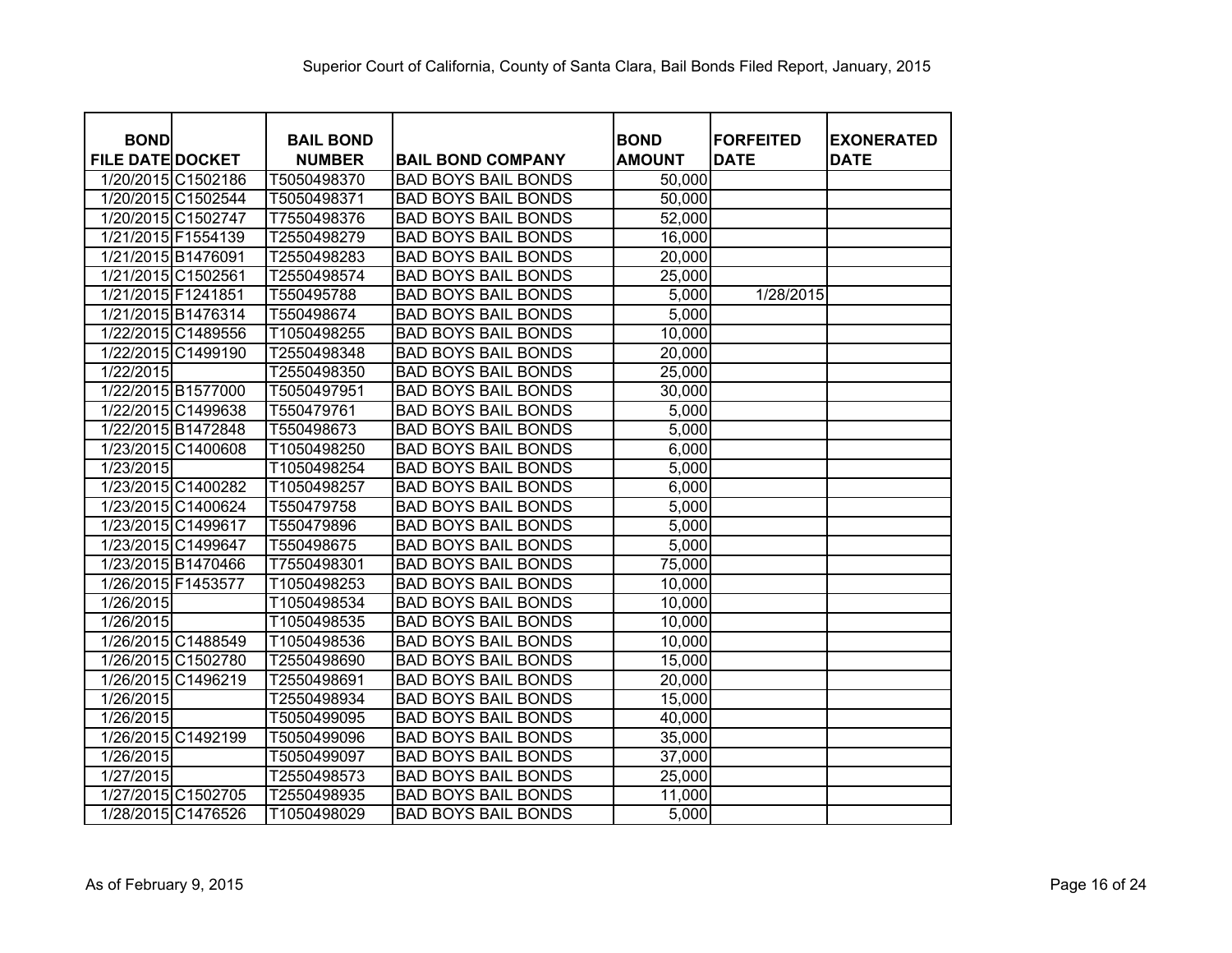| <b>BOND</b>             |                    | <b>BAIL BOND</b> |                                       | <b>BOND</b>   | <b>FORFEITED</b> | <b>EXONERATED</b>                         |
|-------------------------|--------------------|------------------|---------------------------------------|---------------|------------------|-------------------------------------------|
| <b>FILE DATE DOCKET</b> |                    | <b>NUMBER</b>    | <b>BAIL BOND COMPANY</b>              | <b>AMOUNT</b> | <b>DATE</b>      | <b>DATE</b>                               |
| 1/28/2015               |                    | T1050498425      | <b>BAD BOYS BAIL BONDS</b>            | 10,000        |                  |                                           |
|                         | 1/28/2015 C1472566 | T1050498537      | <b>BAD BOYS BAIL BONDS</b>            | 10,000        |                  |                                           |
|                         | 1/28/2015 C1401070 | T1050498541      | <b>BAD BOYS BAIL BONDS</b>            | 5,000         |                  |                                           |
| 1/28/2015               |                    | T2550498933      | <b>BAD BOYS BAIL BONDS</b>            | 25,000        |                  |                                           |
|                         | 1/28/2015 C1497494 | T2550499077      | <b>BAD BOYS BAIL BONDS</b>            | 10,000        |                  |                                           |
|                         | 1/28/2015 C1499649 | T550498320       | <b>BAD BOYS BAIL BONDS</b>            | 5,000         |                  |                                           |
|                         | 1/29/2015 C1502686 | T10050498973     | <b>BAD BOYS BAIL BONDS</b>            | 100,000       |                  |                                           |
| 1/29/2015               |                    | T1050498426      | <b>BAD BOYS BAIL BONDS</b>            | 10,000        |                  |                                           |
|                         | 1/29/2015 F1453731 | T1050498533      | <b>BAD BOYS BAIL BONDS</b>            | 10,000        |                  |                                           |
| <b>BOND FILE DOCKET</b> |                    |                  | BAIL BOND NUM BAIL BOND COMPANY       |               |                  | <b>BOND AMOUFORFEITED DTEXONERATED DT</b> |
| 1/2/2015                |                    | FCS251426494     | <b>BAIL HOTLINE BAIL BONDS</b>        | 15,000        |                  |                                           |
|                         | 1/5/2015 C1490763  | FCS101415168     | <b>BAIL HOTLINE BAIL BONDS</b>        | 9,000         | 1/6/2015         |                                           |
|                         | 1/6/2015 B1576830  | FCS1001430373    | <b>BAIL HOTLINE BAIL BONDS</b>        | 90,000        |                  |                                           |
|                         | 1/6/2015 C1498131  | FCS101429418     | <b>BAIL HOTLINE BAIL BONDS</b>        | 10,000        |                  |                                           |
|                         | 1/6/2015 C1493338  | FCS101429419     | <b>BAIL HOTLINE BAIL BONDS</b>        | 500           |                  | 1/20/2015                                 |
|                         | 1/6/2015 B1470893  | FCS251413112     | <b>BAIL HOTLINE BAIL BONDS</b>        | 25,000        |                  |                                           |
|                         | 1/6/2015 B1471498  | FCS251413113     | <b>BAIL HOTLINE BAIL BONDS</b>        | 25,000        |                  |                                           |
| 1/6/2015                |                    | FCS251413114     | <b>BAIL HOTLINE BAIL BONDS</b>        | 25,000        |                  | 1/29/2015                                 |
| 1/6/2015                |                    | FCS251413115     | <b>BAIL HOTLINE BAIL BONDS</b>        | 15,000        |                  |                                           |
| 1/6/2015                |                    | FCS251413118     | <b>BAIL HOTLINE BAIL BONDS</b>        | 15,000        |                  |                                           |
|                         | 1/7/2015 C1488063  | FCS101429416     | <b>BAIL HOTLINE BAIL BONDS</b>        | 10,000        |                  |                                           |
|                         | 1/7/2015 C1495550  | FCS101429417     | <b>BAIL HOTLINE BAIL BONDS</b>        | 1,000         |                  |                                           |
|                         | 1/7/2015 C1117592  | FCS1501415772    | <b>BAIL HOTLINE BAIL BONDS</b>        | 150,000       |                  |                                           |
|                         | 1/8/2015 C1499032  | FCS1501422511    | <b>BAIL HOTLINE BAIL BONDS</b>        | 110,000       |                  |                                           |
|                         | 1/9/2015 B1576896  |                  | FCS10014030372BAIL HOTLINE BAIL BONDS | 100,000       |                  |                                           |
|                         | 1/12/2015 C1400986 | FCS1001360430    | <b>BAIL HOTLINE BAIL BONDS</b>        | 100,000       |                  |                                           |
| 1/12/2015               |                    | FCS501433030     | <b>BAIL HOTLINE BAIL BONDS</b>        | 30,000        |                  |                                           |
| 1/13/2015               |                    | FCS101429857     | <b>BAIL HOTLINE BAIL BONDS</b>        | 10,000        |                  |                                           |
|                         | 1/13/2015 C1502827 | FCS501415654     | <b>BAIL HOTLINE BAIL BONDS</b>        | 50,000        |                  |                                           |
|                         | 1/13/2015 C1499498 | FCS501422439     | <b>BAIL HOTLINE BAIL BONDS</b>        | 50,000        |                  |                                           |
|                         | 1/14/2015 C1501564 | FCS501415655     | <b>BAIL HOTLINE BAIL BONDS</b>        | 30,000        | 1/20/2015        |                                           |
|                         | 1/14/2015 C1498441 | FCS501415656     | <b>BAIL HOTLINE BAIL BONDS</b>        | 3,000         | 2/4/2015         |                                           |
|                         | 1/14/2015 C1222911 | FCS501418781     | <b>BAIL HOTLINE BAIL BONDS</b>        | 50,000        | 2/4/2015         |                                           |
|                         | 1/15/2015 C1496723 | FCS101429853     | <b>BAIL HOTLINE BAIL BONDS</b>        | 10,000        |                  |                                           |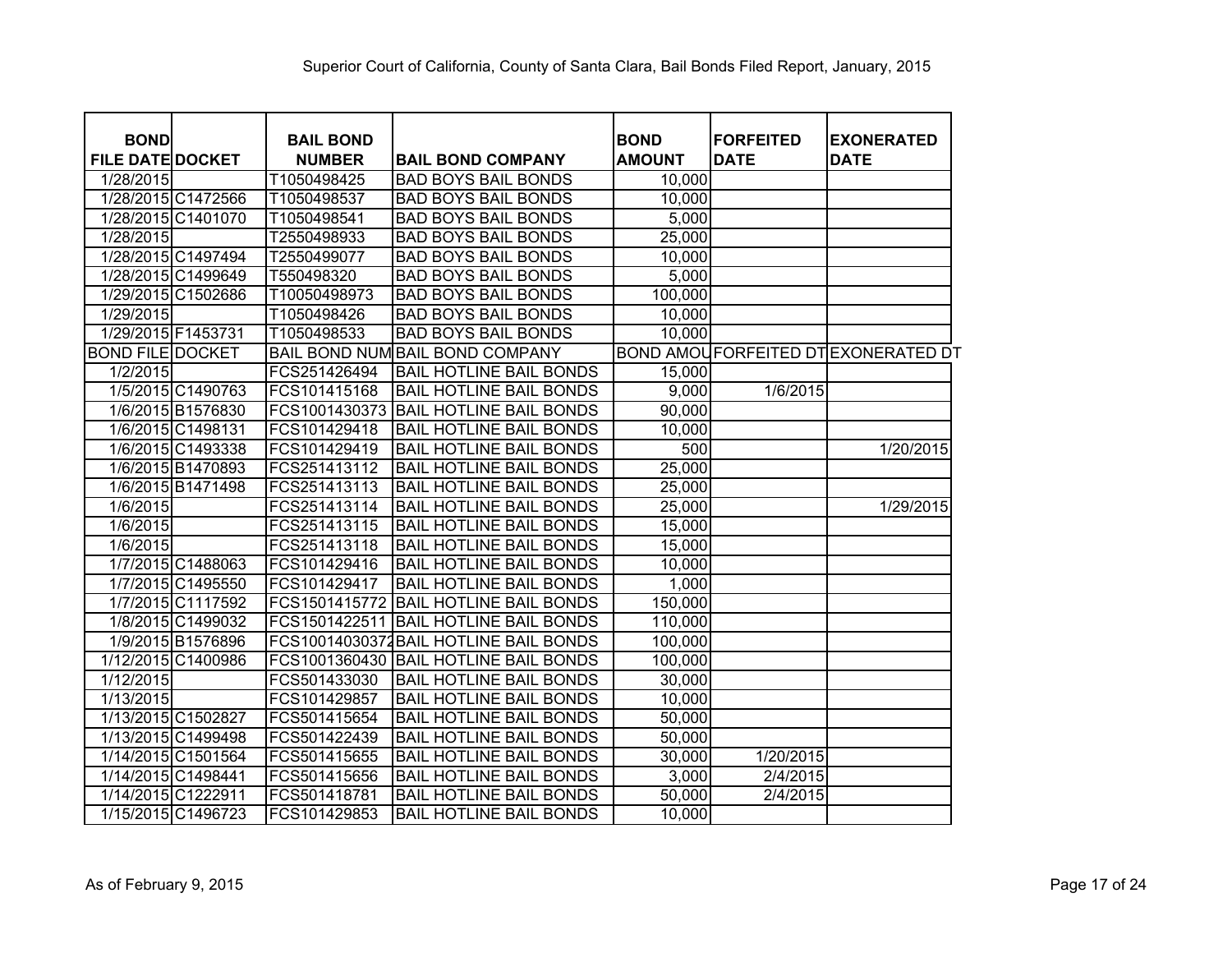| <b>BOND</b>             |                    | <b>BAIL BOND</b> |                                 | <b>BOND</b>   | <b>IFORFEITED</b> | <b>EXONERATED</b> |
|-------------------------|--------------------|------------------|---------------------------------|---------------|-------------------|-------------------|
| <b>FILE DATE DOCKET</b> |                    | <b>NUMBER</b>    | <b>BAIL BOND COMPANY</b>        | <b>AMOUNT</b> | <b>DATE</b>       | <b>DATE</b>       |
| 1/15/2015 F1553943      |                    | FCS101429854     | <b>BAIL HOTLINE BAIL BONDS</b>  | 10,000        |                   |                   |
| 1/15/2015 F1553971      |                    | FCS501418782     | <b>BAIL HOTLINE BAIL BONDS</b>  | 7,000         |                   |                   |
|                         | 1/15/2015 C1369259 | FCS501422407     | <b>BAIL HOTLINE BAIL BONDS</b>  | 50,000        |                   |                   |
| 1/16/2015 C1483981      |                    | FCS1501426565    | <b>BAIL HOTLINE BAIL BONDS</b>  | 150,000       |                   |                   |
| 1/20/2015               |                    | FCS251418576     | <b>BAIL HOTLINE BAIL BONDS</b>  | 15,000        |                   |                   |
|                         | 1/21/2015 C1498838 | FCS1001405177    | <b>BAIL HOTLINE BAIL BONDS</b>  | 100,000       |                   |                   |
|                         | 1/22/2015 C1502264 | FCS101415167     | <b>BAIL HOTLINE BAIL BONDS</b>  | 10,000        |                   |                   |
| 1/22/2015               |                    | FCS101427094     | <b>BAIL HOTLINE BAIL BONDS</b>  | 2,000         |                   |                   |
|                         | 1/23/2015 C1497946 | FCS101427093     | <b>BAIL HOTLINE BAIL BONDS</b>  | 8,000         |                   |                   |
|                         | 1/23/2015 C1233879 | FCS101427096     | <b>BAIL HOTLINE BAIL BONDS</b>  | 8,000         |                   |                   |
| 1/23/2015 F1451108      |                    | FCS501418784     | <b>BAIL HOTLINE BAIL BONDS</b>  | 50,000        |                   | 1/27/2015         |
|                         | 1/26/2015 C1479666 | FCS101427098     | <b>BAIL HOTLINE BAIL BONDS</b>  | 5,000         |                   |                   |
|                         | 1/26/2015 C1490294 | FCS101427099     | <b>BAIL HOTLINE BAIL BONDS</b>  | 250           |                   |                   |
|                         | 1/26/2015 C1502330 | FCS251424637     | <b>BAIL HOTLINE BAIL BONDS</b>  | 6,000         | 1/28/2015         |                   |
|                         | 1/26/2015 C1363002 | FCS501418786     | <b>BAIL HOTLINE BAIL BONDS</b>  | 50,000        |                   |                   |
| 1/27/2015               |                    | FCS101427095     | <b>BAIL HOTLINE BAIL BONDS</b>  | 5,000         |                   |                   |
|                         | 1/27/2015 F1452459 | FCS101429851     | <b>BAIL HOTLINE BAIL BONDS</b>  | 10,000        |                   | 2/4/2015          |
|                         | 1/27/2015 C1502784 | FCS251424638     | <b>BAIL HOTLINE BAIL BONDS</b>  | 20,000        |                   |                   |
| 1/27/2015               |                    | FCS501422440     | <b>BAIL HOTLINE BAIL BONDS</b>  | 25,000        |                   |                   |
|                         | 1/27/2015 C1502719 | FCS501422441     | <b>BAIL HOTLINE BAIL BONDS</b>  | 35,000        |                   |                   |
|                         | 1/28/2015 C1502686 | FCS1001425095    | <b>BAIL HOTLINE BAIL BONDS</b>  | 100,000       |                   |                   |
|                         | 1/28/2015 C1499300 | FCS101429420     | <b>BAIL HOTLINE BAIL BONDS</b>  | 5,000         |                   |                   |
| 1/29/2015               |                    | FCS251424640     | <b>BAIL HOTLINE BAIL BONDS</b>  | 16,000        |                   |                   |
|                         | 1/29/2015 B1576888 | FCS501422442     | <b>BAIL HOTLINE BAIL BONDS</b>  | 26,000        |                   |                   |
|                         | 1/30/2015 C1490357 | FCS101437617     | <b>BAIL HOTLINE BAIL BONDS</b>  | 10,000        |                   |                   |
|                         | 1/22/2015 C1240156 | BB5300843        | <b>BESHEARS BAIL BONDS</b>      | 5,000         |                   |                   |
| 1/6/2015                |                    | SV254260268      | <b>BODYGUARD BAIL BONDS</b>     | 25,000        |                   |                   |
|                         | 1/6/2015 C1502543  | SV504260248      | <b>BODYGUARD BAIL BONDS</b>     | 25,000        |                   |                   |
|                         | 1/6/2015 C1502112  | SV504260287      | <b>BODYGUARD BAIL BONDS</b>     | 35,000        |                   |                   |
|                         | 1/9/2015 B1576761  |                  | 5551276002 BODYGUARD BAIL BONDS | 30,000        |                   |                   |
|                         | 1/12/2015 C1497931 |                  | 5272198508 BODYGUARD BAIL BONDS | 10,000        |                   |                   |
|                         | 1/14/2015 C1400173 |                  | 5802400743 BODYGUARD BAIL BONDS | 5,000         |                   |                   |
| 1/15/2015               |                    |                  | 5272198496 BODYGUARD BAIL BONDS | 15,000        |                   |                   |
|                         | 1/20/2015 C1491672 |                  | 5551293162 BODYGUARD BAIL BONDS | 10,000        |                   |                   |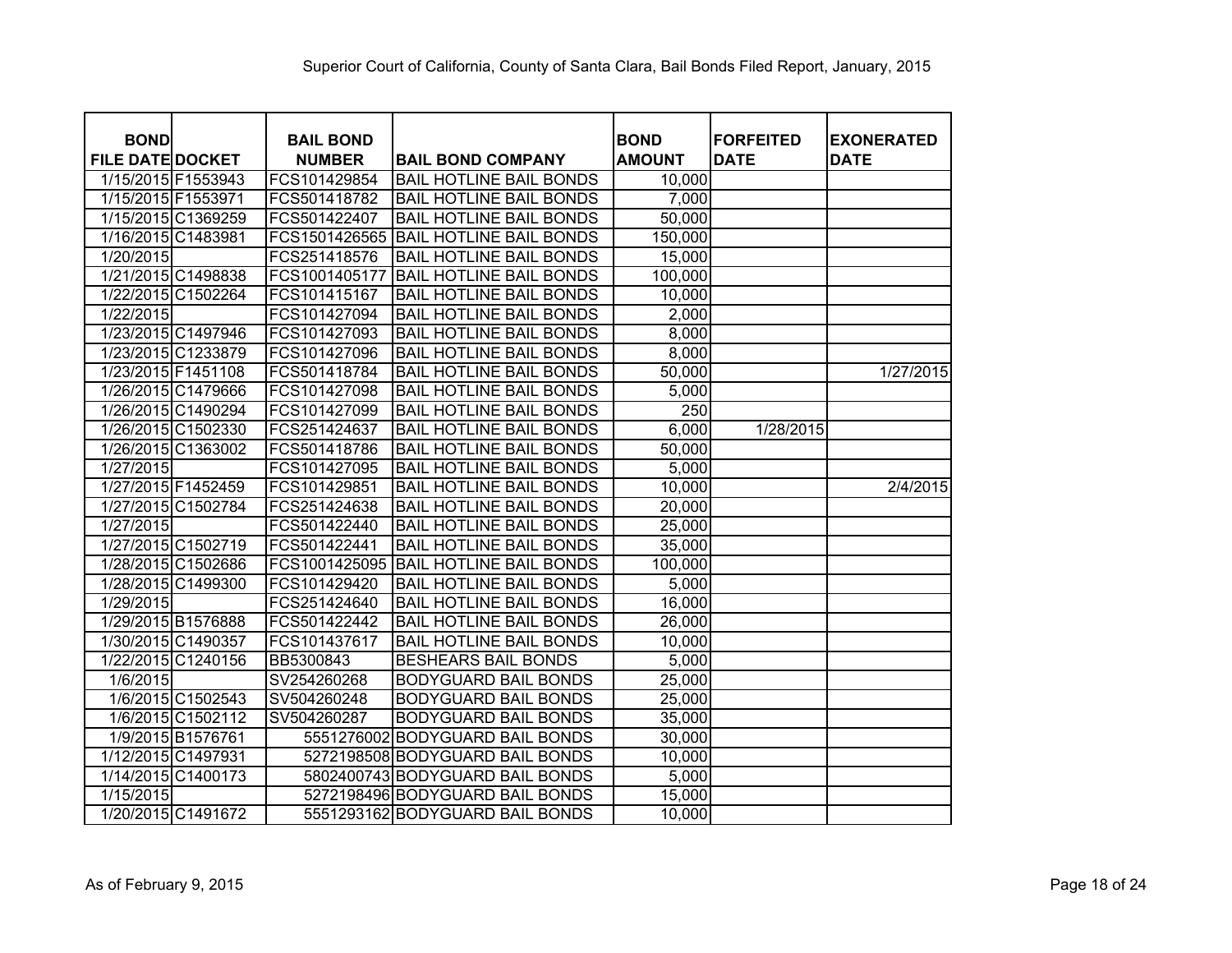| <b>BOND</b>             |                   | <b>BAIL BOND</b> |                                  | <b>BOND</b>   | <b>FORFEITED</b> | <b>EXONERATED</b> |
|-------------------------|-------------------|------------------|----------------------------------|---------------|------------------|-------------------|
| <b>FILE DATE DOCKET</b> |                   | <b>NUMBER</b>    | <b>BAIL BOND COMPANY</b>         | <b>AMOUNT</b> | <b>DATE</b>      | <b>DATE</b>       |
| 1/21/2015               |                   |                  | 5272198524 BODYGUARD BAIL BONDS  | 25,000        |                  |                   |
| 1/22/2015               |                   |                  | 5551293188 BODYGUARD BAIL BONDS  | 25,000        |                  |                   |
| 1/12/2015 C1502949      |                   | 2015DD003512     | <b>DISCREET BAIL BONDS</b>       | 50,000        |                  |                   |
| 1/14/2015 C1501562      |                   | 2015CC003932     | <b>DISCREET BAIL BONDS</b>       | 15,000        |                  |                   |
| 1/20/2015 C1475564      |                   | 2015BB006772     | <b>DISCREET BAIL BONDS</b>       | 8,000         |                  |                   |
| 1/21/2015 F1554261      |                   | 2015AA048652     | <b>DISCREET BAIL BONDS</b>       | 1,000         |                  |                   |
|                         | 1/2/2015 C1494504 | 2015AA048721     | ED MUMBERT BAIL BONDS            | 1,000         |                  |                   |
| 1/2/2015                |                   | 2015CC004041     | <b>ED MUMBERT BAIL BONDS</b>     | 25,000        |                  | 1/29/2015         |
|                         | 1/6/2015 B1473363 | 2014DD012907     | <b>ED MUMBERT BAIL BONDS</b>     | 50,000        |                  |                   |
|                         | 1/9/2015 B1576708 | 2014CC004042     | <b>ED MUMBERT BAIL BONDS</b>     | 25,000        |                  |                   |
|                         | 1/9/2015 B1475140 | 2015AA048722     | ED MUMBERT BAIL BONDS            | 5,000         |                  |                   |
| 1/12/2015               |                   | 2015CC004043     | <b>ED MUMBERT BAIL BONDS</b>     | 15,000        |                  |                   |
| 1/16/2015               |                   | 2015CC004044     | <b>ED MUMBERT BAIL BONDS</b>     | 20,000        |                  |                   |
| 1/21/2015 C1502448      |                   | 2015DD003652     | <b>ED MUMBERT BAIL BONDS</b>     | 50,000        |                  |                   |
| 1/22/2015 B1577204      |                   | 2014CC004045     | <b>ED MUMBERT BAIL BONDS</b>     | 25,000        |                  |                   |
| 1/29/2015               |                   | 2015BB006872     | <b>ED MUMBERT BAIL BONDS</b>     | 11,000        |                  |                   |
|                         | 1/6/2015 F1453609 |                  | 5112784539 EIGHT BALL BAIL BONDS | 6,000         |                  |                   |
| 1/8/2015 F1453651       |                   |                  | 5112826415 EIGHT BALL BAIL BONDS | 10,000        |                  | 1/16/2015         |
| 1/8/2015 F1453787       |                   |                  | 5551279821 EIGHT BALL BAIL BONDS | 25,000        |                  |                   |
| 1/8/2015                |                   |                  | 5551281666 EIGHT BALL BAIL BONDS | 25,000        |                  |                   |
| 1/8/2015                |                   |                  | 5551281682 EIGHT BALL BAIL BONDS | 10,000        |                  |                   |
| 1/12/2015 C1502113      |                   |                  | 5551281679 EIGHT BALL BAIL BONDS | 45,000        |                  |                   |
| 1/13/2015 F1452758      |                   |                  | 5112784568 EIGHT BALL BAIL BONDS | 10,000        |                  |                   |
| 1/29/2015 F1453562      |                   |                  | 5112824961 EIGHT BALL BAIL BONDS | 10,000        |                  |                   |
| 1/29/2015 F1452610      |                   |                  | 5272216945 EIGHT BALL BAIL BONDS | 15,000        |                  |                   |
|                         | 1/5/2015 C1497362 | T550490328       | <b>GOLDEN STATE BAIL BONDS</b>   | 5,000         |                  |                   |
| 1/6/2015 B1576897       |                   | T5050480984      | <b>GOLDEN STATE BAIL BONDS</b>   | 50,000        |                  |                   |
|                         | 1/6/2015 C1496802 | T550490329       | <b>GOLDEN STATE BAIL BONDS</b>   | 5,000         |                  |                   |
| 1/12/2015               |                   | T1550490333      | <b>GOLDEN STATE BAIL BONDS</b>   | 10,000        |                  |                   |
| 1/12/2015 C1246099      |                   | T1554090626      | <b>GOLDEN STATE BAIL BONDS</b>   | 10,000        |                  |                   |
| 1/12/2015 C1481602      |                   | T5050484309      | <b>GOLDEN STATE BAIL BONDS</b>   | 50,000        |                  |                   |
| 1/12/2015 B1476082      |                   | T5050484783      | <b>GOLDEN STATE BAIL BONDS</b>   | 50,000        |                  |                   |
| 1/15/2015 C1501570      |                   | T5050490337      | <b>GOLDEN STATE BAIL BONDS</b>   | 50,000        |                  |                   |
| 1/20/2015 C1501780      |                   | T15050480997     | <b>GOLDEN STATE BAIL BONDS</b>   | 150,000       |                  |                   |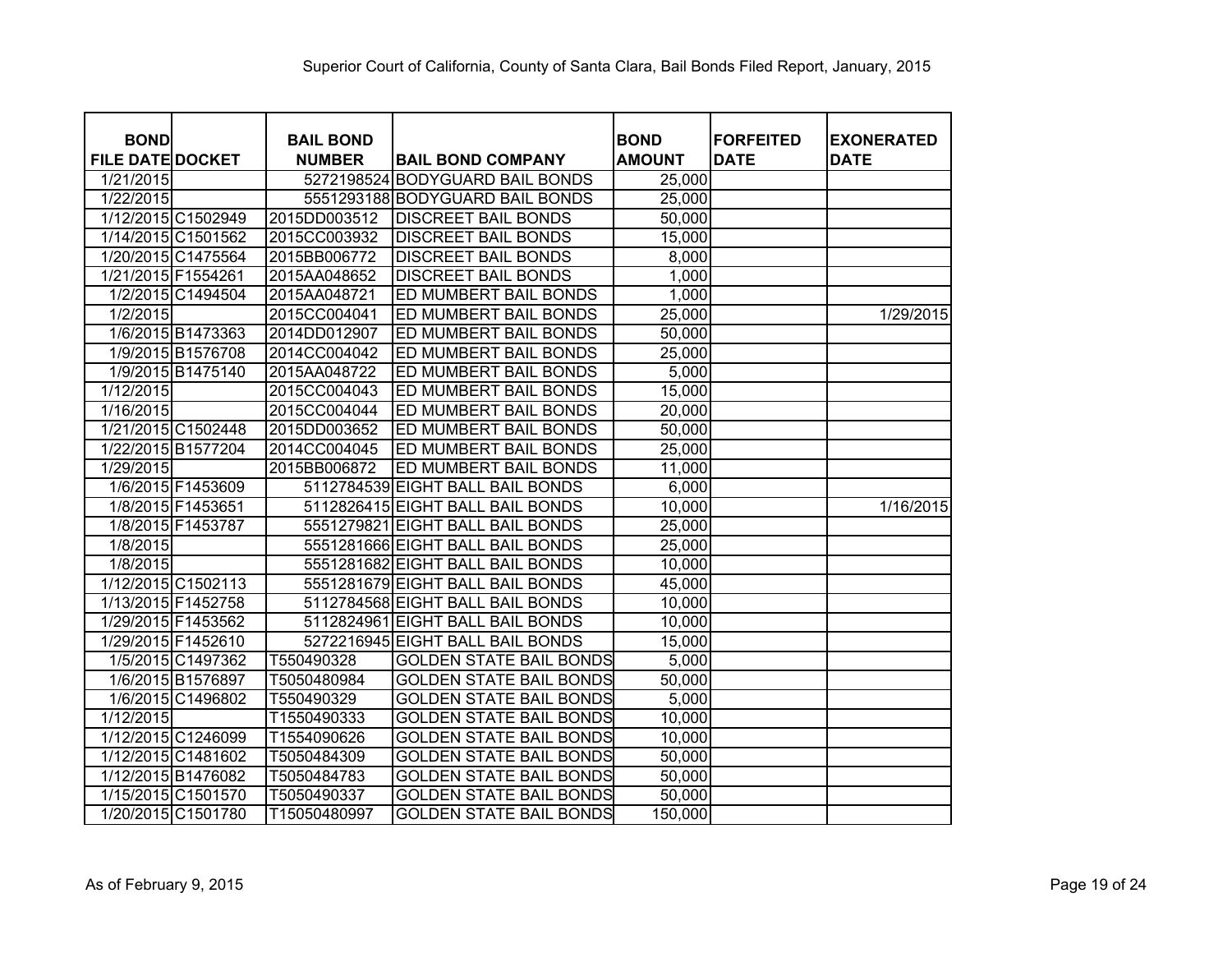| <b>BOND</b>             |                    | <b>BAIL BOND</b> |                                | <b>BOND</b>   | <b>FORFEITED</b> | <b>EXONERATED</b> |
|-------------------------|--------------------|------------------|--------------------------------|---------------|------------------|-------------------|
| <b>FILE DATE DOCKET</b> |                    | <b>NUMBER</b>    | <b>BAIL BOND COMPANY</b>       | <b>AMOUNT</b> | <b>DATE</b>      | <b>DATE</b>       |
| 1/20/2015               |                    | T2550490334      | <b>GOLDEN STATE BAIL BONDS</b> | 25,000        |                  |                   |
| 1/26/2015               |                    | T2550490630      | <b>GOLDEN STATE BAIL BONDS</b> | 25,000        |                  |                   |
|                         | 1/27/2015 B1577276 | TS50490327       | <b>GOLDEN STATE BAIL BONDS</b> | 5,000         |                  |                   |
|                         | 1/28/2015 C1501501 | T1050498007      | <b>GOLDEN STATE BAIL BONDS</b> | 10,000        |                  |                   |
|                         | 1/23/2015 B1473072 | AD00786239       | <b>KEITH CARTER BAIL BONDS</b> | 50,000        |                  |                   |
|                         | 1/14/2015 C1400398 | S1102222341      | <b>LATINO BAIL BONDS</b>       | 10,000        |                  |                   |
| 1/2/2015                |                    |                  | 5112809285 LE BAIL BONDS       | 10,000        |                  |                   |
|                         | 1/6/2015 C1497833  |                  | 5112776747 LE BAIL BONDS       | 5,000         |                  |                   |
| 1/6/2015                |                    |                  | 5272203471 LE BAIL BONDS       | 25,000        |                  | 1/30/2015         |
|                         | 1/7/2015 C1070219  |                  | 5272203484 LE BAIL BONDS       | 20,000        |                  |                   |
|                         | 1/7/2015 CC962300  |                  | 5272203497 LE BAIL BONDS       | 20,000        |                  |                   |
| 1/7/2015                |                    |                  | 5272203567 LE BAIL BONDS       | 25,000        |                  |                   |
|                         | 1/8/2015 C1502076  |                  | 5112817499 LE BAIL BONDS       | 7,000         |                  |                   |
|                         | 1/8/2015 C1502115  |                  | 5272176216 LE BAIL BONDS       | 25,000        |                  |                   |
|                         | 1/8/2015 C1502226  |                  | 5272176232 LE BAIL BONDS       | 26,000        |                  |                   |
|                         | 1/8/2015 C1498793  |                  | 5272176245 LE BAIL BONDS       | 15,000        |                  |                   |
|                         | 1/8/2015 C1491716  |                  | 5551300125 LE BAIL BONDS       | 45,000        |                  |                   |
|                         | 1/12/2015 C1490886 |                  | 5272176229 LE BAIL BONDS       | 25,000        |                  |                   |
| 1/12/2015               |                    |                  | 5272203525 LE BAIL BONDS       | 15,000        |                  |                   |
|                         | 1/14/2015 C1496637 |                  | 5112776750 LE BAIL BONDS       | 5,000         |                  |                   |
| 1/14/2015               |                    |                  | 5112776804 LE BAIL BONDS       | 10,000        |                  |                   |
|                         | 1/14/2015 C1496474 |                  | 5112809298 LE BAIL BONDS       | 5,000         |                  |                   |
|                         | 1/15/2015 C1501960 |                  | 5272203509 LE BAIL BONDS       | 16,000        |                  |                   |
|                         | 1/16/2015 C1501847 |                  | 5105491954 LE BAIL BONDS       | 66,000        |                  | 1/28/2015         |
|                         | 1/16/2015 C1245879 |                  | 5112776817 LE BAIL BONDS       | 10,000        |                  |                   |
|                         | 1/16/2015 C1356792 |                  | 5272176315 LE BAIL BONDS       | 10,000        |                  |                   |
|                         | 1/16/2015 C1366134 |                  | 5272176328 LE BAIL BONDS       | 10,000        |                  |                   |
|                         | 1/16/2015 C1502189 |                  | 5272176331 LE BAIL BONDS       | 25,000        |                  |                   |
| 1/20/2015               |                    |                  | 5112776862 LE BAIL BONDS       | 10,000        |                  |                   |
| 1/20/2015               |                    |                  | 5272203468 LE BAIL BONDS       | 25,000        |                  |                   |
|                         | 1/26/2015 C1502783 |                  | 5112776859 LE BAIL BONDS       | 10,000        |                  |                   |
|                         | 1/26/2015 C1491942 |                  | 5112776875 LE BAIL BONDS       | 10,000        |                  |                   |
| 1/27/2015               |                    |                  | 5272176344 LE BAIL BONDS       | 16,000        |                  |                   |
| 1/27/2015               |                    |                  | 5272203538 LE BAIL BONDS       | 15,000        |                  |                   |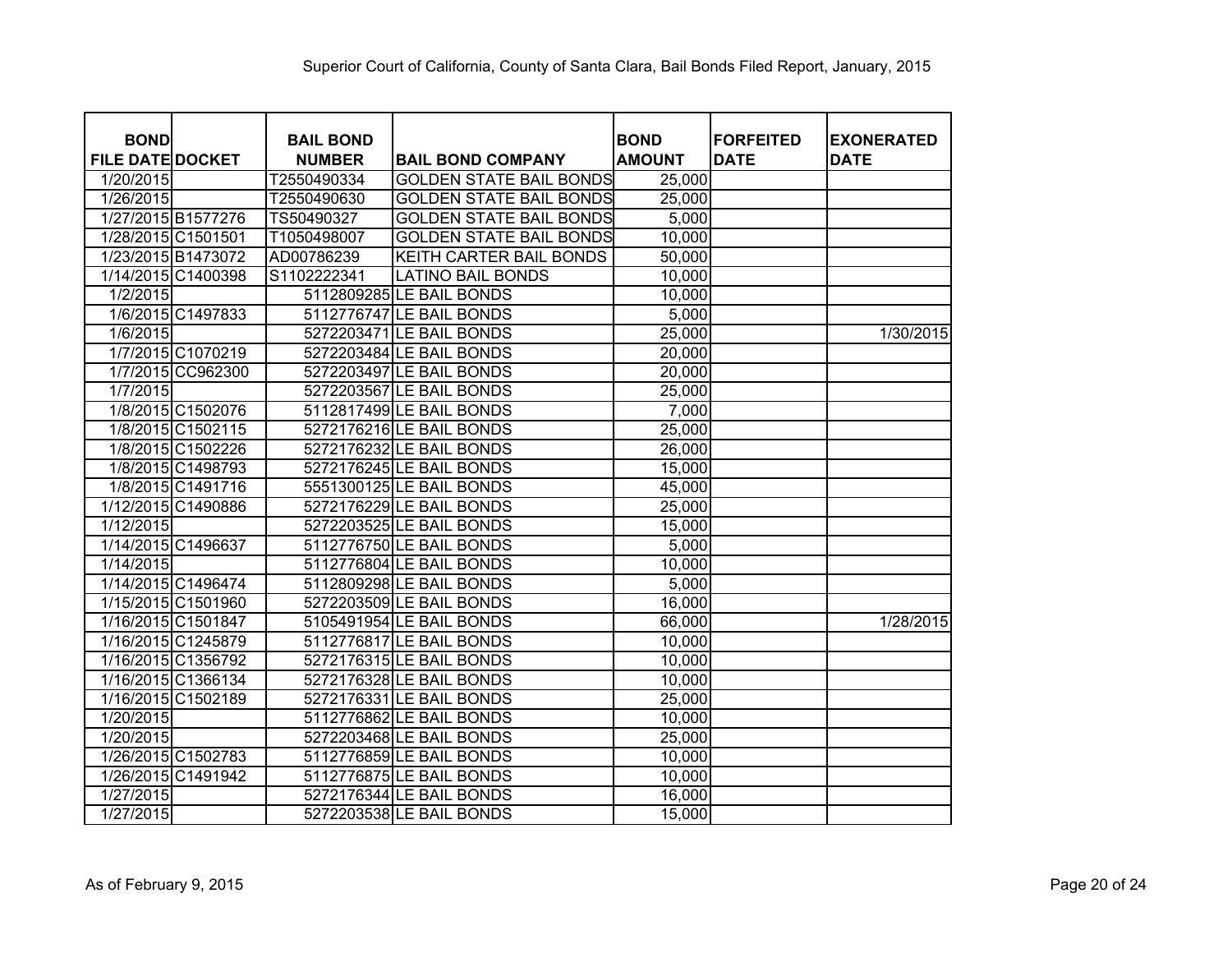| <b>BOND</b>             | <b>BAIL BOND</b> |                           | <b>BOND</b>   | <b>FORFEITED</b> | <b>EXONERATED</b> |
|-------------------------|------------------|---------------------------|---------------|------------------|-------------------|
| <b>FILE DATE DOCKET</b> | <b>NUMBER</b>    | <b>BAIL BOND COMPANY</b>  | <b>AMOUNT</b> | <b>DATE</b>      | <b>DATE</b>       |
| 1/27/2015               |                  | 5272221963 LE BAIL BONDS  | 25,000        |                  |                   |
| 1/29/2015 C1498905      |                  | 5112776789 LE BAIL BONDS  | 10,000        |                  |                   |
| 1/29/2015 C1502456      |                  | 5250024171 LE BAIL BONDS  | 200,000       |                  |                   |
| 1/26/2015 C1106264      | 2015CC003465     | <b>LIEN TA BAIL BONDS</b> | 25,000        |                  |                   |
| 1/2/2015 C1400773       | AS100133006      | <b>LUNA BAIL BONDS</b>    | 30,000        |                  |                   |
| 1/2/2015                | AS25232675       | <b>LUNA BAIL BONDS</b>    | 25,000        |                  | 1/28/2015         |
| 1/2/2015 B1476535       | AS50174629       | <b>LUNA BAIL BONDS</b>    | 50,000        |                  |                   |
| 1/6/2015 C1501569       | AS100133075      | <b>LUNA BAIL BONDS</b>    | 91,000        |                  |                   |
| 1/6/2015 C1499940       | AS25231381       | <b>LUNA BAIL BONDS</b>    | 25,000        |                  |                   |
| 1/6/2015 C1501374       | AS25232494       | <b>LUNA BAIL BONDS</b>    | 25,000        |                  |                   |
| 1/6/2015                | AS25232665       | <b>LUNA BAIL BONDS</b>    | 25,000        |                  | 1/30/2015         |
| 1/6/2015 C1501716       | AS25233273       | <b>LUNA BAIL BONDS</b>    | 25,000        |                  |                   |
| 1/6/2015 B1576762       | AS25233274       | <b>LUNA BAIL BONDS</b>    | 25,000        |                  |                   |
| 1/6/2015                | AS25235440       | <b>LUNA BAIL BONDS</b>    | 25,000        |                  | 1/30/2015         |
| 1/6/2015 B1476555       | AS50173708       | <b>LUNA BAIL BONDS</b>    | 35,000        |                  |                   |
| 1/6/2015                | AS50174627       | <b>LUNA BAIL BONDS</b>    | 35,000        |                  |                   |
| 1/7/2015                | AS15414484       | <b>LUNA BAIL BONDS</b>    | 15,000        |                  |                   |
| 1/7/2015 C1498580       | AS15414487       | <b>LUNA BAIL BONDS</b>    | 10,000        |                  |                   |
| 1/7/2015                | AS25233272       | <b>LUNA BAIL BONDS</b>    | 25,000        |                  |                   |
| 1/7/2015 C1357253       | AS51002456       | <b>LUNA BAIL BONDS</b>    | 5,000         |                  |                   |
| 1/7/2015 C1499616       | AS51002457       | <b>LUNA BAIL BONDS</b>    | 1,000         |                  |                   |
| 1/8/2015 C1400075       | AS50174496       | <b>LUNA BAIL BONDS</b>    | 50,000        |                  |                   |
| 1/12/2015               | AS25235412       | <b>LUNA BAIL BONDS</b>    | 25,000        |                  |                   |
| 1/12/2015               | AS25235428       | <b>LUNA BAIL BONDS</b>    | 25,000        |                  |                   |
| 1/12/2015               | AS25235433       | <b>LUNA BAIL BONDS</b>    | 15,000        |                  |                   |
| 1/12/2015               | AS25235436       | <b>LUNA BAIL BONDS</b>    | 25,000        |                  |                   |
| 1/12/2015 C1502123      | AS50173857       | <b>LUNA BAIL BONDS</b>    | 50,000        |                  |                   |
| 1/12/2015 C1502296      | AS50175245       | <b>LUNA BAIL BONDS</b>    | 50,000        |                  |                   |
| 1/12/2015               | AS50175768       | <b>LUNA BAIL BONDS</b>    | 35,000        |                  |                   |
| 1/13/2015 F1452880      | AS25235431       | <b>LUNA BAIL BONDS</b>    | 7,500         |                  |                   |
| 1/13/2015 B1476307      | AS25535444       | <b>LUNA BAIL BONDS</b>    | 10,000        |                  |                   |
| 1/14/2015               | AS25235441       | <b>LUNA BAIL BONDS</b>    | 25,000        |                  |                   |
| 1/14/2015 C1502440      | AS50174628       | <b>LUNA BAIL BONDS</b>    | 25,000        |                  |                   |
| 1/14/2015 C1496483      | AS51002461       | <b>LUNA BAIL BONDS</b>    | 1,000         |                  |                   |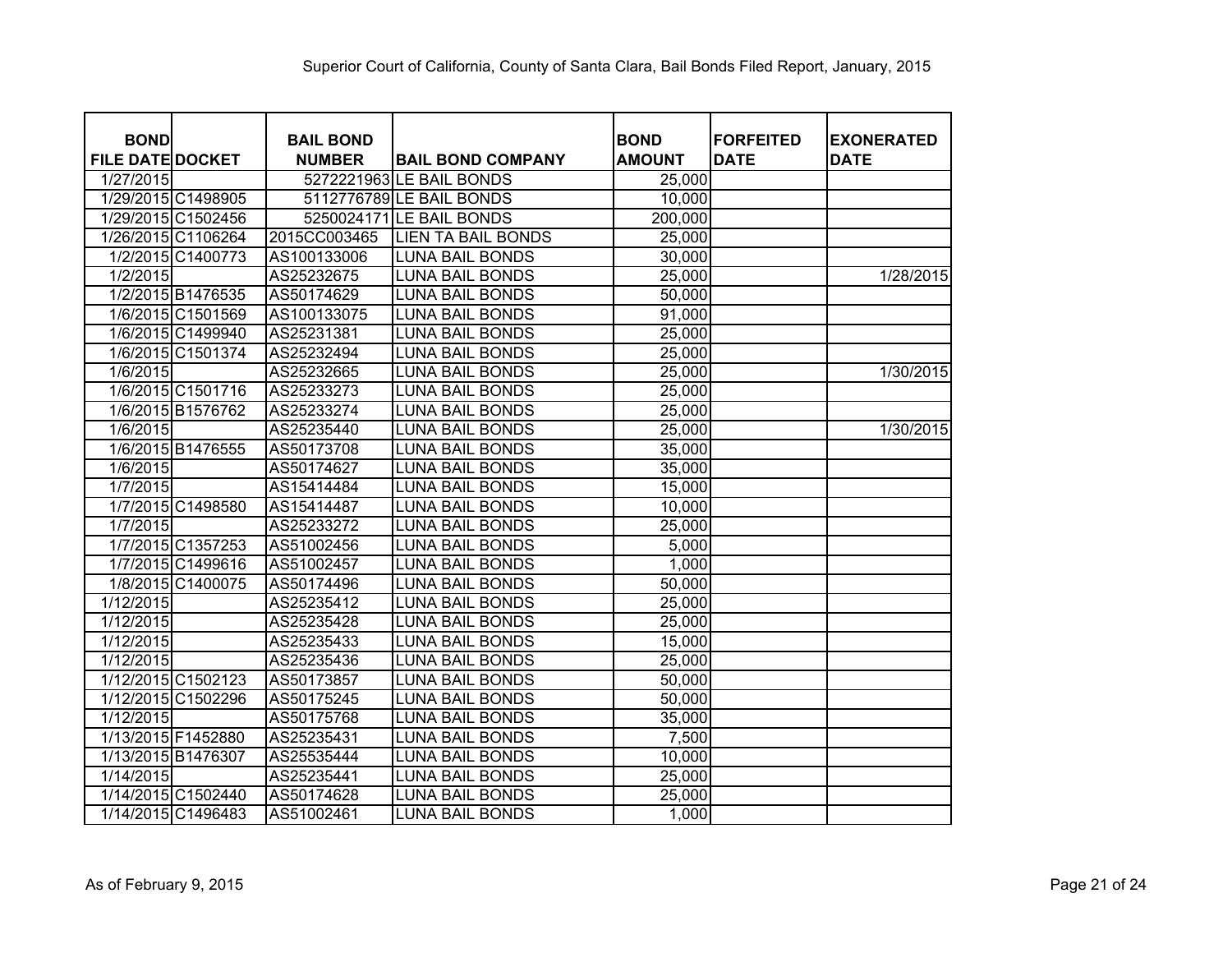| <b>BOND</b>             | <b>BAIL BOND</b> |                          | <b>BOND</b>   | <b>FORFEITED</b> | <b>EXONERATED</b> |
|-------------------------|------------------|--------------------------|---------------|------------------|-------------------|
| <b>FILE DATE DOCKET</b> | <b>NUMBER</b>    | <b>BAIL BOND COMPANY</b> | <b>AMOUNT</b> | <b>DATE</b>      | <b>DATE</b>       |
| 1/14/2015 B1475457      | AS51002473       | <b>LUNA BAIL BONDS</b>   | 1,000         |                  |                   |
| 1/14/2015 C1478281      | AS51013010       | <b>LUNA BAIL BONDS</b>   | 5,000         |                  |                   |
| 1/15/2015 F1452574      | AS25232680       | <b>LUNA BAIL BONDS</b>   | 7,500         |                  |                   |
| 1/16/2015 C1368342      | AS25233326       | <b>LUNA BAIL BONDS</b>   | 25,000        |                  |                   |
| 1/16/2015 C1502442      | AS25233331       | <b>LUNA BAIL BONDS</b>   | 10,000        |                  |                   |
| 1/20/2015               | AS25232681       | <b>LUNA BAIL BONDS</b>   | 25,000        |                  |                   |
| 1/20/2015 C1501888      | AS25233252       | <b>LUNA BAIL BONDS</b>   | 10,000        |                  |                   |
| 1/20/2015 C1482107      | AS25233253       | <b>LUNA BAIL BONDS</b>   | 20,000        |                  |                   |
| 1/20/2015 C1361535      | AS25233255       | <b>LUNA BAIL BONDS</b>   | 20,000        |                  |                   |
| 1/20/2015 CC644781      | AS25233256       | <b>LUNA BAIL BONDS</b>   | 20,000        |                  |                   |
| 1/20/2015 B1369381      | AS25233259       | <b>LUNA BAIL BONDS</b>   | 25,000        |                  |                   |
| 1/20/2015 C1495001      | AS25235429       | <b>LUNA BAIL BONDS</b>   | 10,000        |                  |                   |
| 1/20/2015               | AS25235443       | <b>LUNA BAIL BONDS</b>   | 25,000        |                  |                   |
| 1/20/2015               | AS50174489       | <b>LUNA BAIL BONDS</b>   | 45,000        |                  |                   |
| 1/20/2015               | AS50174490       | <b>LUNA BAIL BONDS</b>   | 25,000        |                  |                   |
| 1/20/2015               | AS50175246       | <b>LUNA BAIL BONDS</b>   | 50,000        |                  |                   |
| 1/20/2015               | AS50175250       | <b>LUNA BAIL BONDS</b>   | 30,000        |                  |                   |
| 1/20/2015               | AS51002462       | <b>LUNA BAIL BONDS</b>   | 5,000         |                  |                   |
| 1/23/2015               | AS15414493       | <b>LUNA BAIL BONDS</b>   | 10,000        |                  |                   |
| 1/23/2015 F1554105      | AS50175974       | <b>LUNA BAIL BONDS</b>   | 26,000        |                  |                   |
| 1/26/2015 C1365334      | 2015DD3887       | <b>LUNA BAIL BONDS</b>   | 50,000        |                  |                   |
| 1/26/2015 C1502778      | AS25233262       | <b>LUNA BAIL BONDS</b>   | 25,000        |                  |                   |
| 1/26/2015               | AS25233263       | <b>LUNA BAIL BONDS</b>   | 25,000        |                  |                   |
| 1/27/2015 B1577162      | AS114137         | <b>LUNA BAIL BONDS</b>   | 150,000       |                  |                   |
| 1/27/2015               | AS25233264       | <b>LUNA BAIL BONDS</b>   | 10,000        |                  |                   |
| 1/27/2015               | AS25235437       | <b>LUNA BAIL BONDS</b>   | 25,000        |                  |                   |
| 1/27/2015 F1554208      | AS50173858       | <b>LUNA BAIL BONDS</b>   | 30,000        |                  |                   |
| 1/27/2015               | AS50173979       | <b>LUNA BAIL BONDS</b>   | 30,000        |                  |                   |
| 1/27/2015 B1577209      | AS50175249       | LUNA BAIL BONDS          | 40,000        |                  |                   |
| 1/28/2015 C1400304      | AS15418496       | LUNA BAIL BONDS          | 10,250        |                  |                   |
| 1/28/2015 C1502944      | AS25232666       | <b>LUNA BAIL BONDS</b>   | 10,000        |                  |                   |
| 1/28/2015 C1243993      | AS25233271       | <b>LUNA BAIL BONDS</b>   | 15,000        |                  |                   |
| 1/28/2015               | AS25235439       | <b>LUNA BAIL BONDS</b>   | 10,000        |                  |                   |
| 1/28/2015               | AS50175817       | <b>LUNA BAIL BONDS</b>   | 36,000        |                  |                   |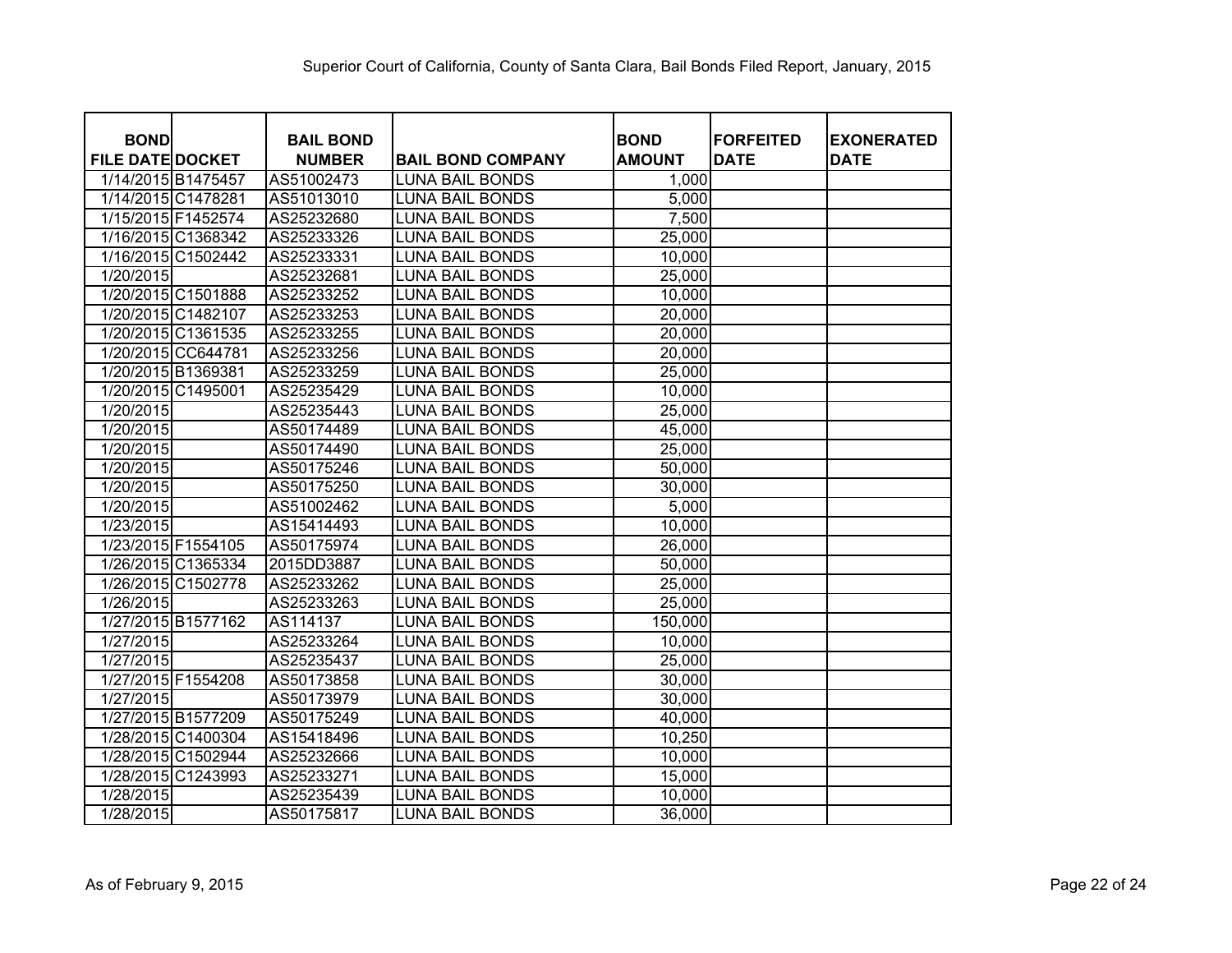| <b>BOND</b>             | <b>BAIL BOND</b> |                                  | <b>BOND</b>   | <b>FORFEITED</b> | <b>EXONERATED</b> |
|-------------------------|------------------|----------------------------------|---------------|------------------|-------------------|
| <b>FILE DATE DOCKET</b> | <b>NUMBER</b>    | <b>BAIL BOND COMPANY</b>         | <b>AMOUNT</b> | <b>DATE</b>      | <b>DATE</b>       |
| 1/30/2015               | AS15418503       | <b>LUNA BAIL BONDS</b>           | 10,000        |                  |                   |
| 1/23/2015 C1501608      | AF00777674       | <b>NOR CAL BAIL BONDS</b>        | 100,000       |                  |                   |
| 1/5/2015 B1476018       | S2602309393      | <b>OUT NOW BAIL BONDS</b>        | 15,000        |                  |                   |
| 1/6/2015 F1554224       | 2014EE006093     | PACIFIC COAST BAIL BONDS         | 15,000        |                  |                   |
| 1/8/2015 F1453655       | 2014AA111862     | PACIFIC COAST BAIL BONDS         | 1,000         |                  |                   |
| 1/8/2015 F1553930       | 2014CC023725     | PACIFIC COAST BAIL BONDS         | 12,000        |                  |                   |
| 1/12/2015 C1485650      | 2014BB007137     | PACIFIC COAST BAIL BONDS         | 10,000        |                  |                   |
| 1/12/2015               | 2015CC004306     | PACIFIC COAST BAIL BONDS         | 20,000        |                  |                   |
| 1/12/2015 C1501867      | 2015EE001450     | PACIFIC COAST BAIL BONDS         | 75,000        |                  |                   |
| 1/14/2015 C1495700      | 2015AA048975     | PACIFIC COAST BAIL BONDS         | 5,000         |                  |                   |
| 1/20/2015               | 2015AA048977     | PACIFIC COAST BAIL BONDS         | 5,000         |                  |                   |
| 1/30/2015               | 2015CC004305     | PACIFIC COAST BAIL BONDS         | 16,000        |                  |                   |
| 1/12/2015               | 2015BB006896     | RAMIREZ BAIL BONDS               | 10,000        |                  |                   |
| 1/12/2015               | 2015CC004058     | RAMIREZ BAIL BONDS               | 15,000        |                  |                   |
| 1/13/2015 B1577096      | 2015BB006897     | <b>RAMIREZ BAIL BONDS</b>        | 10,000        |                  |                   |
| 1/30/2015 C1401085      | 2015DD003678     | RAMIREZ BAIL BONDS               | 8,000         |                  |                   |
| 1/23/2015 C1401059      | 2015AA048651     | RAUL CASTANON BAIL BOND          | 5,000         |                  |                   |
| 1/30/2015               |                  | 5272192663 REASONABLE BAIL BONDS | 22,000        |                  |                   |
| 1/6/2015 B1576635       | U2520514475      | SCOTT STEVENSON BAIL BO          | 25,000        |                  |                   |
| 1/7/2015                | 2015BB007541     | <b>TAPOUT BAIL BONDS</b>         | 6,000         |                  |                   |
| 1/7/2015 C1485264       | 2015CC004531     | <b>TAPOUT BAIL BONDS</b>         | 25,000        |                  |                   |
| 1/12/2015               | 2015BB007548     | <b>TAPOUT BAIL BONDS</b>         | 10,000        |                  |                   |
| 1/12/2015 C1501798      | 2015CC004541     | <b>TAPOUT BAIL BONDS</b>         | 15,000        |                  |                   |
| 1/15/2015 BB621553      | 2015BB007551     | <b>TAPOUT BAIL BONDS</b>         | 3,000         |                  |                   |
| 1/21/2015               | 2015BB007554     | <b>TAPOUT BAIL BONDS</b>         | 10,000        |                  |                   |
| 1/26/2015 C9740893      | 2015EE001737     | <b>TAPOUT BAIL BONDS</b>         | 50,000        |                  |                   |
| 1/20/2015 C1501863      | IS500K5194       | <b>TEDD WALLACE BAIL BONDS</b>   | 105,000       |                  |                   |
| 1/26/2015               | IS30K165401      | <b>TEDD WALLACE BAIL BONDS</b>   | 25,000        |                  |                   |
| 1/12/2015 C1502200      | 2015CC004579     | <b>VERONICA MELERO BAIL BO</b>   | 20,000        | 1/26/2015        |                   |
| 1/12/2015               | 2015DD003819     | <b>VERONICA MELERO BAIL BO</b>   | 35,000        |                  |                   |
| 1/14/2015 C1502188      | 2015DD003820     | VERONICA MELERO BAIL BO          | 35,000        |                  |                   |
| 1/2/2015                | AUL2096341       | VU BAIL BONDS                    | 15,000        |                  |                   |
| 1/6/2015 F1453821       | A302142572       | <b>VU BAIL BONDS</b>             | 25,000        |                  |                   |
| 1/6/2015 C1114330       | AUL2097121       | <b>VU BAIL BONDS</b>             | 100,000       |                  |                   |